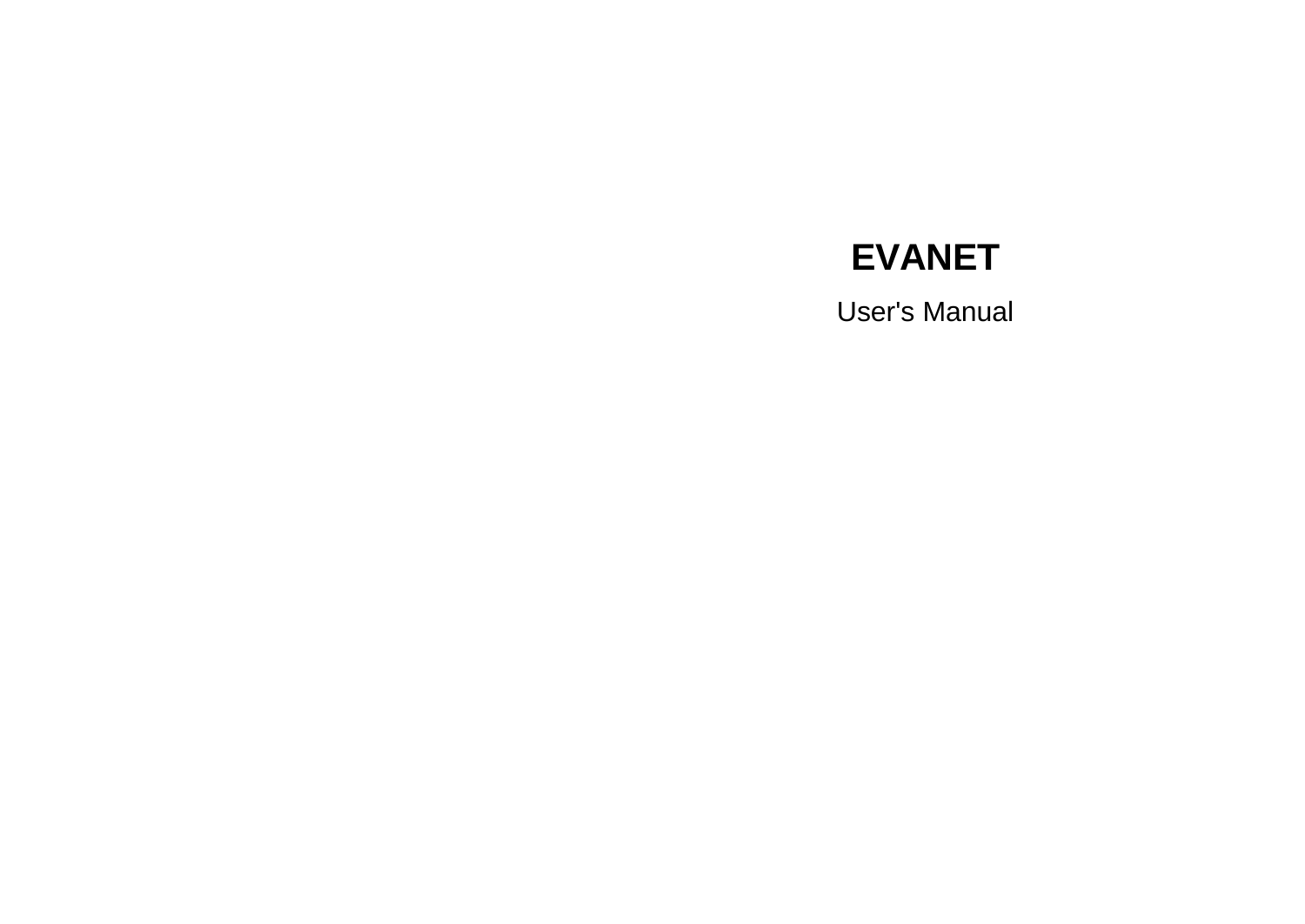Copyright 2002,2003:

FS Forth-Systeme GmbH Postfach 1103, 79200 Breisach, Germany

Release of Document: February 5, 2003 Filename: EVANETu.doc D. Fögele, J. Jaeger, S. Lorenz<br>EVANET\_1 Board Revision

All rights reserved. No part of this document may be copied or reproduced in any form or by any means without the prior written consent of FS Forth-Systeme GmbH.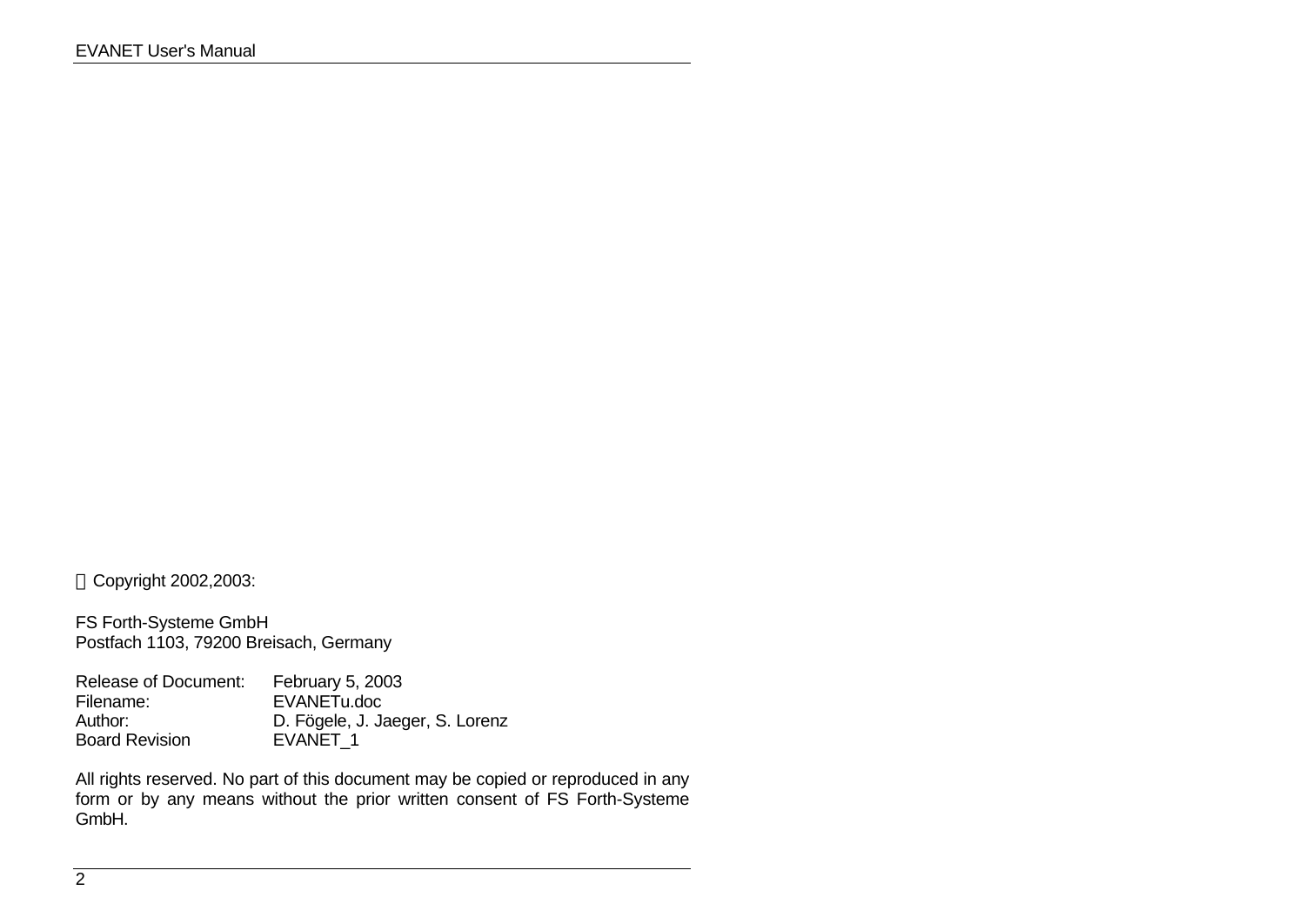# **Table of Contents**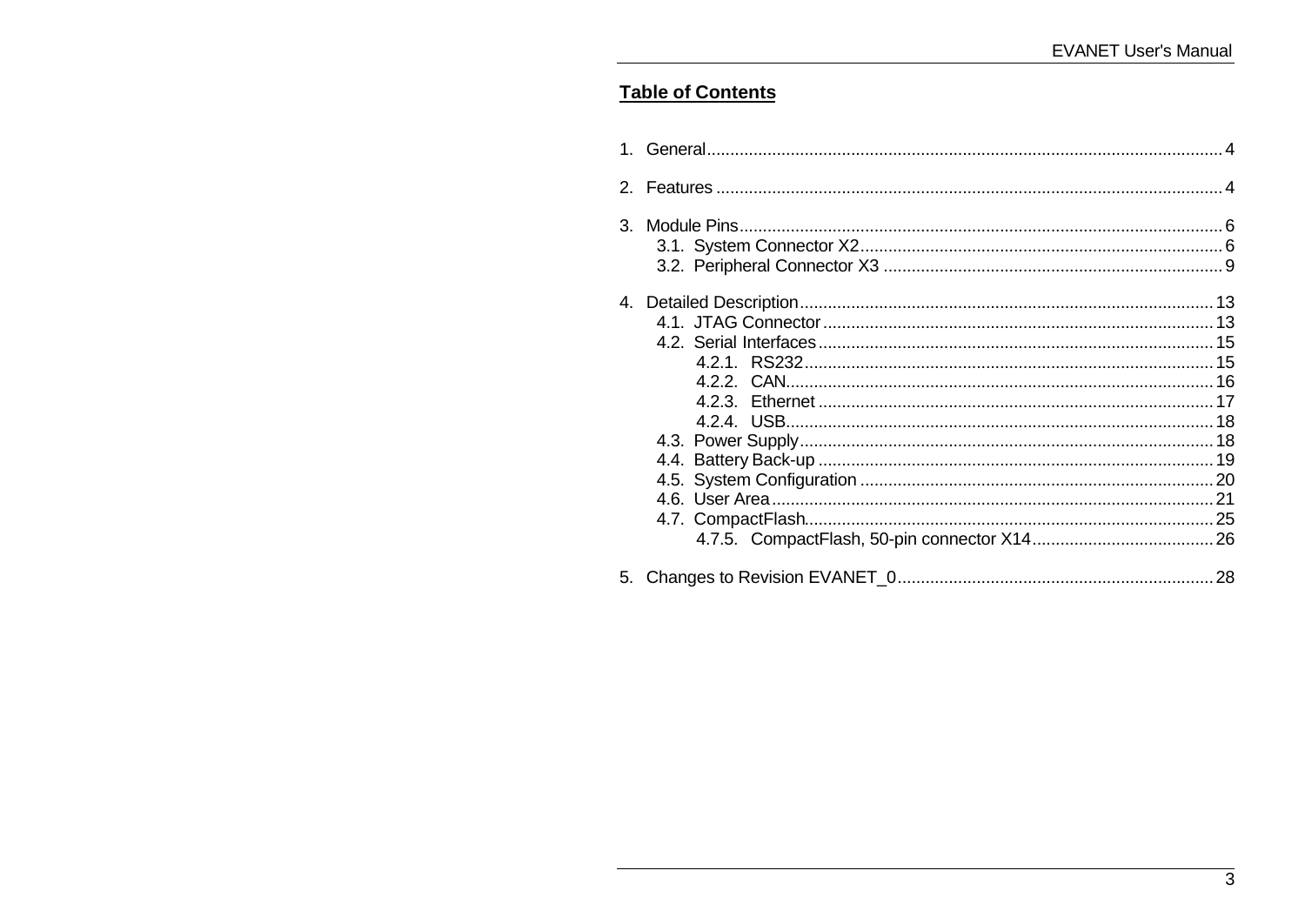#### **1. General**

EVANET 1 is the standard base board for modules using NetSilicon's NET+ARM microcontrollers, such as the ModNET50.

#### **2. Features**

- 4-layer PCB
- 5V power supply
- Power LED
- 3.3V regulator for module's main power supply
- Connectors for the module
- One serial interface RS232, COM A, with all handshaking signals on 9-pin SUBD male connector
- One serial interface RS232, COM B, without handshaking signals on 9-pin SUBD male connector
- Transformer for the Ethernet.
- RJ45 jack for Ethernet interface
- 2 LEDs for Ethernet (Link/Activity, 10/100Mbit).
- 1 Debug LED
- Configuration switches (7 bits). These switches are latched at end of reset to bit field GEN\_ID[4-10] in the NET+ARM's System Status Register.
- Dip switch to select between little-endian and big-endian
- Jumper to disable Flash memory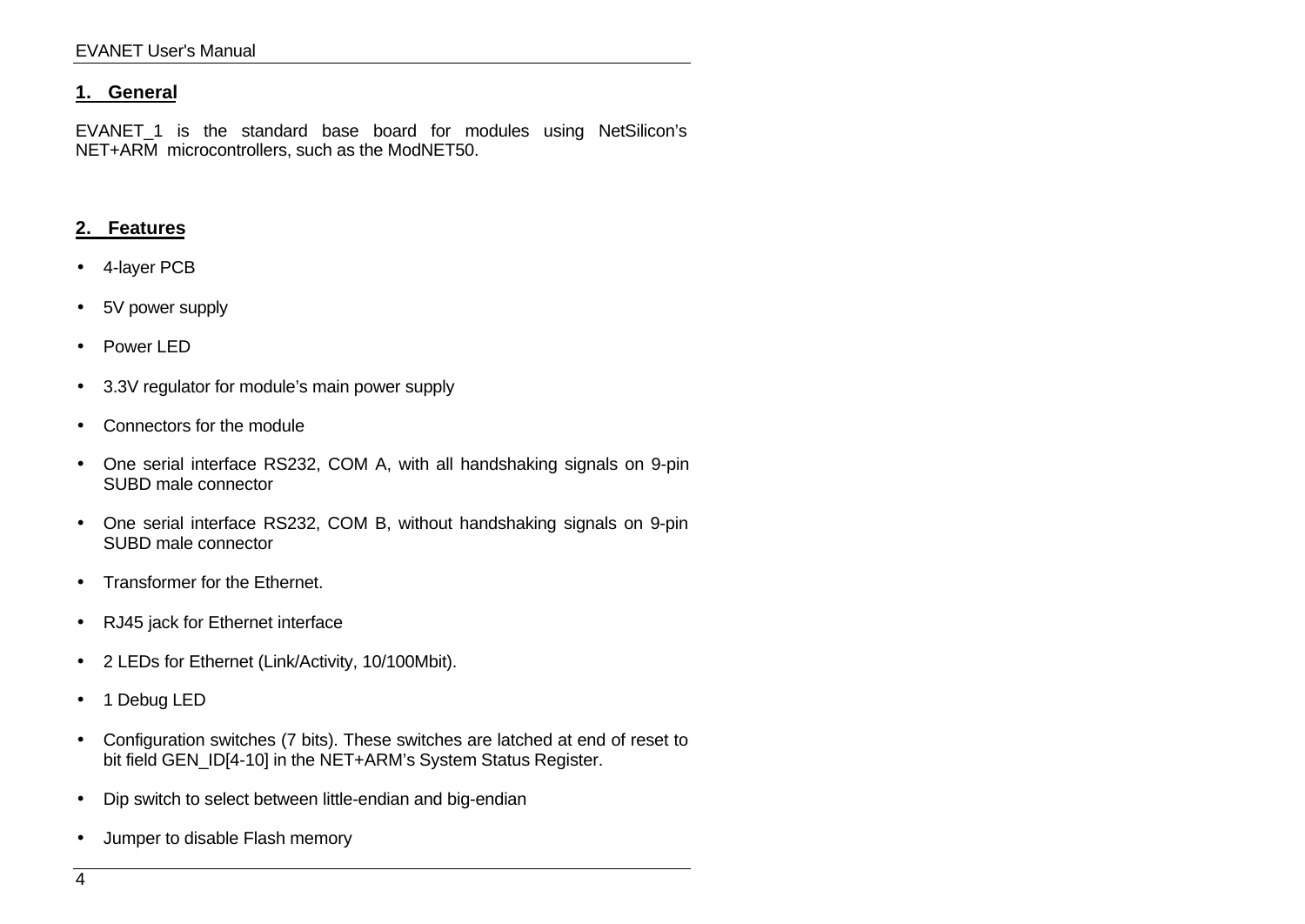- One 9-pin SUBD male connector for the  $f^t$  CAN channel. The  $2^d$  CAN channel is available on a 10-pin header.
- Battery for backup of RTC and SRAM
- JTAG connector, Berg 14-pin, dual row 2.54 mm, ARM standard
- JTAG connector, 8-pin single row, 2.54mm, for FS Forth-Systeme's JTAG Booster
- Multi-ICE connector 20-pin dual row 2.54mm
- CompactFlash card holder with ejector
- Pulse generator which generates a square-wave signal between 1300Hz and 14kHz
- USB ports for host interface (A-type connector) and device interface (B-type connector) for future derivatives of the NetSilicon chips.
- Reset push button
- 4 user-definable push buttons
- 4 user-definable LEDs
- buzzer
- optional graphic controller adaptable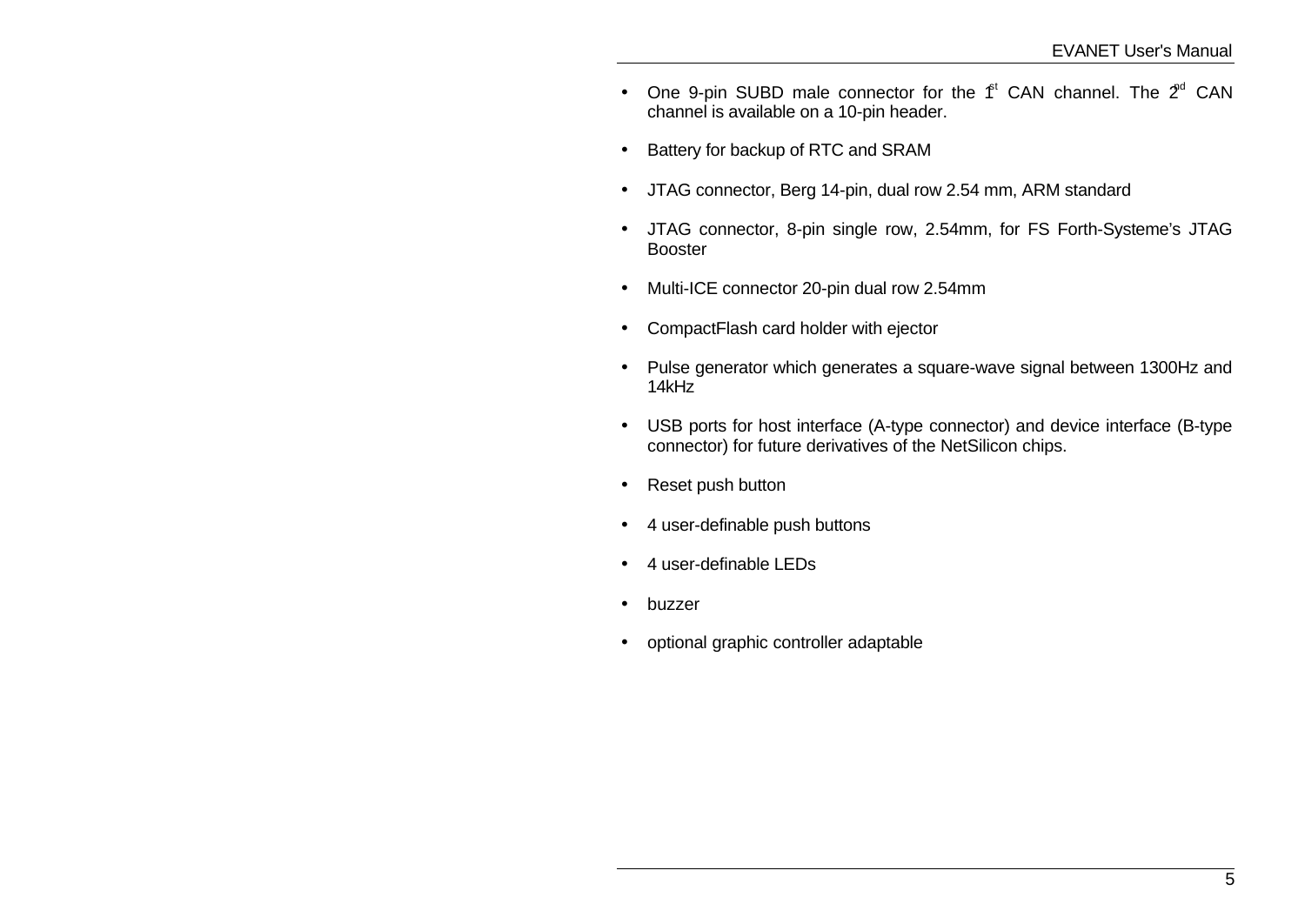# **3. Module Pins**

## **3.1. System Connector X2**

| Pin<br>$X2-$    | <b>Signal</b>     | $2^{na}$<br>func.<br>On NET+50 | 3 <sup>rd</sup> func. Type<br>On NET+50 |                | 5V<br>tol.     | <b>Description</b>                                                                                                                                                                   |
|-----------------|-------------------|--------------------------------|-----------------------------------------|----------------|----------------|--------------------------------------------------------------------------------------------------------------------------------------------------------------------------------------|
| ä,              | $\overline{CS5#}$ |                                |                                         | O              | $\overline{a}$ | Reserved                                                                                                                                                                             |
| Ξ               | CS <sub>6#</sub>  | Ξ                              | $\overline{a}$                          | ō              | Ξ              | Reserved                                                                                                                                                                             |
| Ţ               | CS7#              | $\overline{a}$                 | ä,                                      | O              | $\overline{a}$ | Reserved                                                                                                                                                                             |
| $\overline{1}$  | <b>GND</b>        | ÷,                             | ÷,                                      | P              | ä,             |                                                                                                                                                                                      |
| $\overline{2}$  | <b>GND</b>        | ä,                             | ä,                                      | P              | ÷,             |                                                                                                                                                                                      |
| $\overline{3}$  | <b>GND</b>        | $\blacksquare$                 | $\overline{\phantom{a}}$                | P              | $\blacksquare$ |                                                                                                                                                                                      |
| $\overline{4}$  | <b>GND</b>        | L.                             | $\overline{a}$                          | $\overline{P}$ | $\overline{a}$ |                                                                                                                                                                                      |
| $\overline{5}$  | LITEND#           | ä,                             | $\blacksquare$                          | L              | <b>No</b>      | Low -> Little-Endian, not<br>available on module<br>ModNET50_0                                                                                                                       |
| 6               | <b>CSMODE</b>     | $\blacksquare$                 | $\blacksquare$                          | T              | Yes            | High -> $CS3#$ and $CS4#$<br>available for external use<br>Low -> CS4# only available for<br>external use<br>This signal is not available on<br>modules ModNET50_0 and<br>ModNET50_1 |
| $\overline{7}$  | A <sub>0</sub>    | $\blacksquare$                 | ä,                                      | O              | Yes            | <b>Address Bus</b>                                                                                                                                                                   |
| $\overline{9}$  | $\overline{A1}$   | ÷,                             |                                         | O              | Yes            | Address Bus                                                                                                                                                                          |
| 11              | A2                | ä,                             |                                         | O              | Yes            | <b>Address Bus</b>                                                                                                                                                                   |
| 13              | A <sub>3</sub>    | $\overline{a}$                 | L.                                      | O              | Yes            | <b>Address Bus</b>                                                                                                                                                                   |
| 15              | $\overline{A4}$   | $\overline{a}$                 | ä,                                      | $\overline{O}$ | Yes            | <b>Address Bus</b>                                                                                                                                                                   |
| 17              | A <sub>5</sub>    | ÷,                             | ÷,                                      | O              | Yes            | <b>Address Bus</b>                                                                                                                                                                   |
| 19              | A <sub>6</sub>    | $\blacksquare$                 | $\blacksquare$                          | O              | Yes            | <b>Address Bus</b>                                                                                                                                                                   |
| $\overline{21}$ | A7                | $\blacksquare$                 | $\blacksquare$                          | O              | Yes            | Address Bus                                                                                                                                                                          |
| 23              | $\overline{AB}$   | ÷,                             | $\blacksquare$                          | $\overline{O}$ | Yes            | <b>Address Bus</b>                                                                                                                                                                   |
| $\overline{25}$ | A <sub>9</sub>    | ä,                             | $\blacksquare$                          | $\circ$        | Yes            | Address Bus                                                                                                                                                                          |
| $\overline{27}$ | $\overline{A10}$  | ÷,                             | $\overline{a}$                          | $\overline{0}$ | Yes            | <b>Address Bus</b>                                                                                                                                                                   |
| 29              | A11               | ä,                             | ä,                                      | O              | Yes            | <b>Address Bus</b>                                                                                                                                                                   |
| $\overline{31}$ | A12               | $\overline{\phantom{a}}$       | $\overline{a}$                          | $\overline{0}$ | Yes            | <b>Address Bus</b>                                                                                                                                                                   |
| 33              | A13               | $\overline{a}$                 | ÷,                                      | Ō              | Yes            | <b>Address Bus</b>                                                                                                                                                                   |
| 35              | A14               | ä,                             | ä,                                      | O              | Yes            | <b>Address Bus</b>                                                                                                                                                                   |
| $\overline{36}$ | CFG4              | $\blacksquare$                 | $\blacksquare$                          | L              | <b>No</b>      | Connected to A13, = System<br>Status Register Bit 4                                                                                                                                  |
| 37              | A15               | L,                             | ä,                                      | $\circ$        | Yes            | <b>Address Bus</b>                                                                                                                                                                   |
| $\overline{38}$ | CFG <sub>5</sub>  |                                |                                         | L              | <b>No</b>      | Connected to A14, = System<br>Status Register Bit 5                                                                                                                                  |
| 39              | RSTIN#            | $\overline{\phantom{a}}$       | $\overline{\phantom{a}}$                | T              | No             | Reset input                                                                                                                                                                          |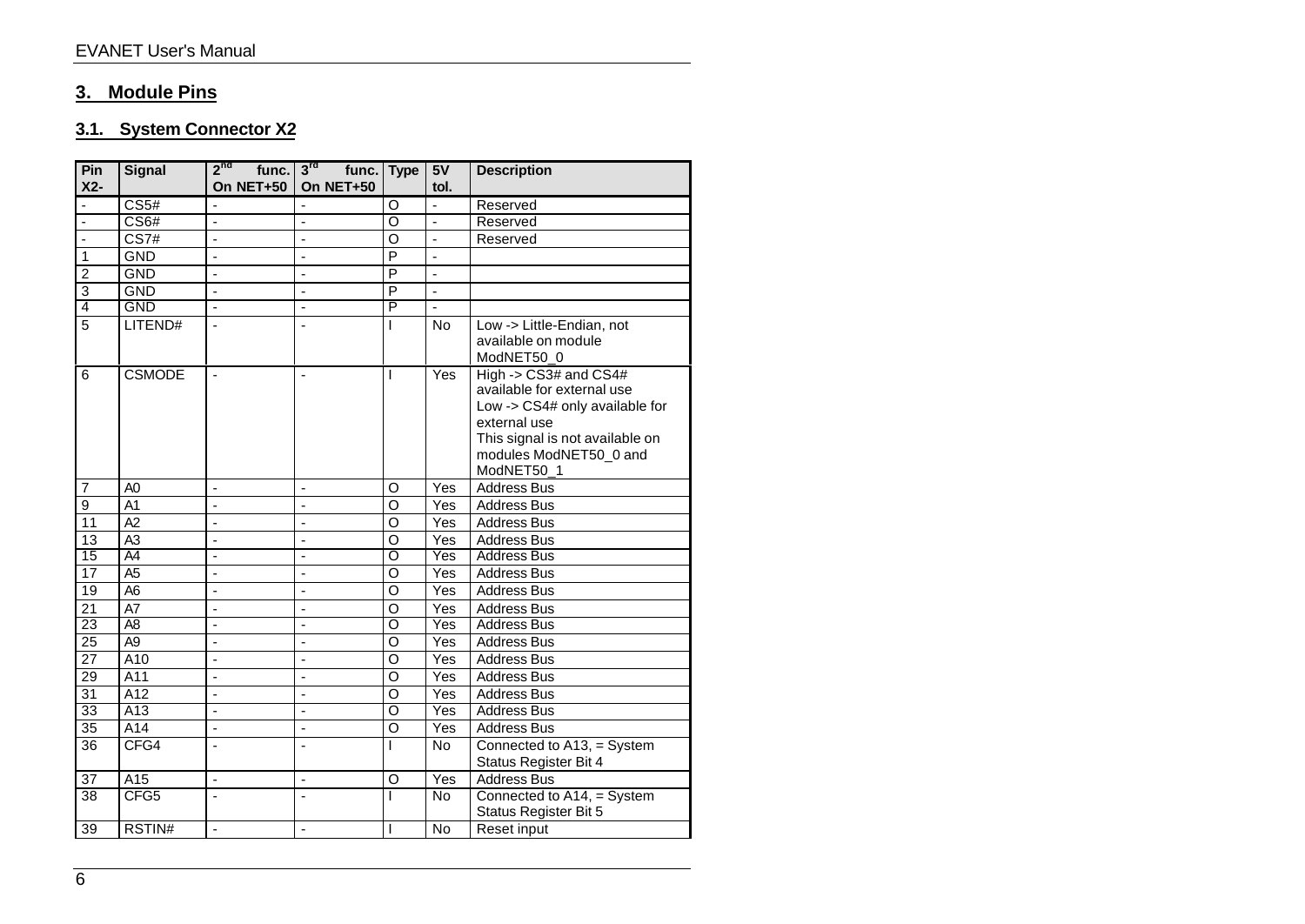| Pin<br>$X2-$    | <b>Signal</b>     | $2^{na}$<br>func.<br>On NET+50 | $3^{\text{rd}}$<br>func.<br>On NET+50 | <b>Type</b>             | 5V<br>tol.     | <b>Description</b>                                                                                                   |
|-----------------|-------------------|--------------------------------|---------------------------------------|-------------------------|----------------|----------------------------------------------------------------------------------------------------------------------|
| 40              | CFG <sub>6</sub>  | $\mathbf{r}$                   |                                       | T                       | No.            | Connected to A15, = System<br>Status Register Bit 6                                                                  |
| $\overline{41}$ | <b>PWRGOOD</b>    | ä,                             |                                       | $\overline{O}$          | $\overline{N}$ | Output of the reset controller                                                                                       |
| $\overline{42}$ | CFG7              | L.                             | L.                                    | L                       | N <sub>o</sub> | Connected to A16, = System<br>Status Register Bit 7                                                                  |
| $\overline{43}$ | <b>GND</b>        | $\overline{a}$                 | $\overline{a}$                        | $\overline{P}$          | $\overline{a}$ |                                                                                                                      |
| $\overline{44}$ | <b>GND</b>        | $\overline{\phantom{a}}$       | $\frac{1}{2}$                         | $\overline{\mathsf{P}}$ | L.             |                                                                                                                      |
| 45              | A16               | ä,                             | ÷,                                    | O                       | Yes            | <b>Address Bus</b>                                                                                                   |
| $\overline{47}$ | $\overline{A17}$  | ÷,                             | $\overline{a}$                        | $\overline{\circ}$      | Yes            | <b>Address Bus</b>                                                                                                   |
| 49              | A18               | ÷,                             | L,                                    | $\overline{\circ}$      | Yes            | <b>Address Bus</b>                                                                                                   |
| $\overline{51}$ | $\overline{A19}$  | ÷,                             | $\overline{\phantom{a}}$              | $\overline{O}$          | Yes            | <b>Address Bus</b>                                                                                                   |
| $\overline{54}$ | TRST#             | ä,                             | ÷,                                    | I                       | <b>No</b>      | JTAG, not available on module<br>ModNET50_0                                                                          |
| $\overline{56}$ | <b>TCK</b>        | $\overline{\phantom{a}}$       | $\overline{\phantom{a}}$              | T                       | <b>No</b>      | JTAG, not available on module<br>ModNET50_0                                                                          |
| 58              | <b>TMS</b>        | ä,                             | $\overline{a}$                        | T                       | $\overline{N}$ | JTAG, not available on module<br>ModNET50_0                                                                          |
| 60              | $\overline{TDI}$  | ÷,                             | ÷,                                    | $\overline{1}$          | $\overline{N}$ | JTAG, not available on module<br>ModNET50_0                                                                          |
| 61              | WE#               | $\blacksquare$                 | ä,                                    | $\overline{\circ}$      | Yes            |                                                                                                                      |
| 62              | <b>TDO</b>        | L.                             | $\overline{a}$                        | $\overline{\circ}$      | $\overline{N}$ | JTAG, not available on module<br>ModNET50_0                                                                          |
| 63              | OE#               | ä,                             | $\overline{a}$                        | O                       | Yes            |                                                                                                                      |
| 64              | <b>FLSH DIS</b>   |                                | $\overline{a}$                        | T                       | <b>No</b>      | Disable Flash on module.<br>Needed to enter debugger, if<br>Flash is empty.<br>Not available on module<br>ModNET50_0 |
| 65              | R/W#              | L.                             | $\overline{a}$                        | $\overline{O}$          | Yes            |                                                                                                                      |
| 66              | TS#               | $\blacksquare$                 | ä,                                    | $\overline{O}$          | N <sub>o</sub> | Transfer Start, not available on<br>module ModNET_0                                                                  |
| 67              | <b>BCLK</b>       | ÷,                             | L.                                    | O                       | Yes            | <b>System Clock</b>                                                                                                  |
| 68              | TA#               | ä,                             | ÷,                                    | $\overline{\circ}$      | No             | Data Transfer Acknowledge                                                                                            |
| 69              | $\overline{CS3#}$ | $\blacksquare$                 | ä,                                    | $\overline{\circ}$      | Yes            | External chip select,<br>see signal CSMODE                                                                           |
| $70\,$          | TEA#              | TLAST#                         | L,                                    | $\circ$                 | No             | Data Transfer Error Acknowledge                                                                                      |
| 71              | CS4#              | ÷,                             | $\overline{a}$                        | $\overline{O}$          | Yes            | External chip select,<br>see signal CSMODE                                                                           |
| 72              | BG#               | ÷,                             | L,                                    | 1/O                     | No             | <b>Bus Grant</b>                                                                                                     |
| $\overline{73}$ | <b>BE2#</b>       | $\overline{a}$                 | $\overline{a}$                        | Ō                       | Yes            |                                                                                                                      |
| $\overline{74}$ | BR#               | $\overline{a}$                 | $\overline{a}$                        | $\overline{1/O}$        | <b>No</b>      | <b>Bus Request</b>                                                                                                   |
| $\overline{75}$ | BE3#              | ÷,                             | ÷,                                    | $\overline{O}$          | Yes            |                                                                                                                      |
| $\overline{76}$ | BUSY#             | $\overline{\phantom{a}}$       | $\overline{\phantom{a}}$              | $\overline{1/O}$        | No             | <b>Bus Busy</b>                                                                                                      |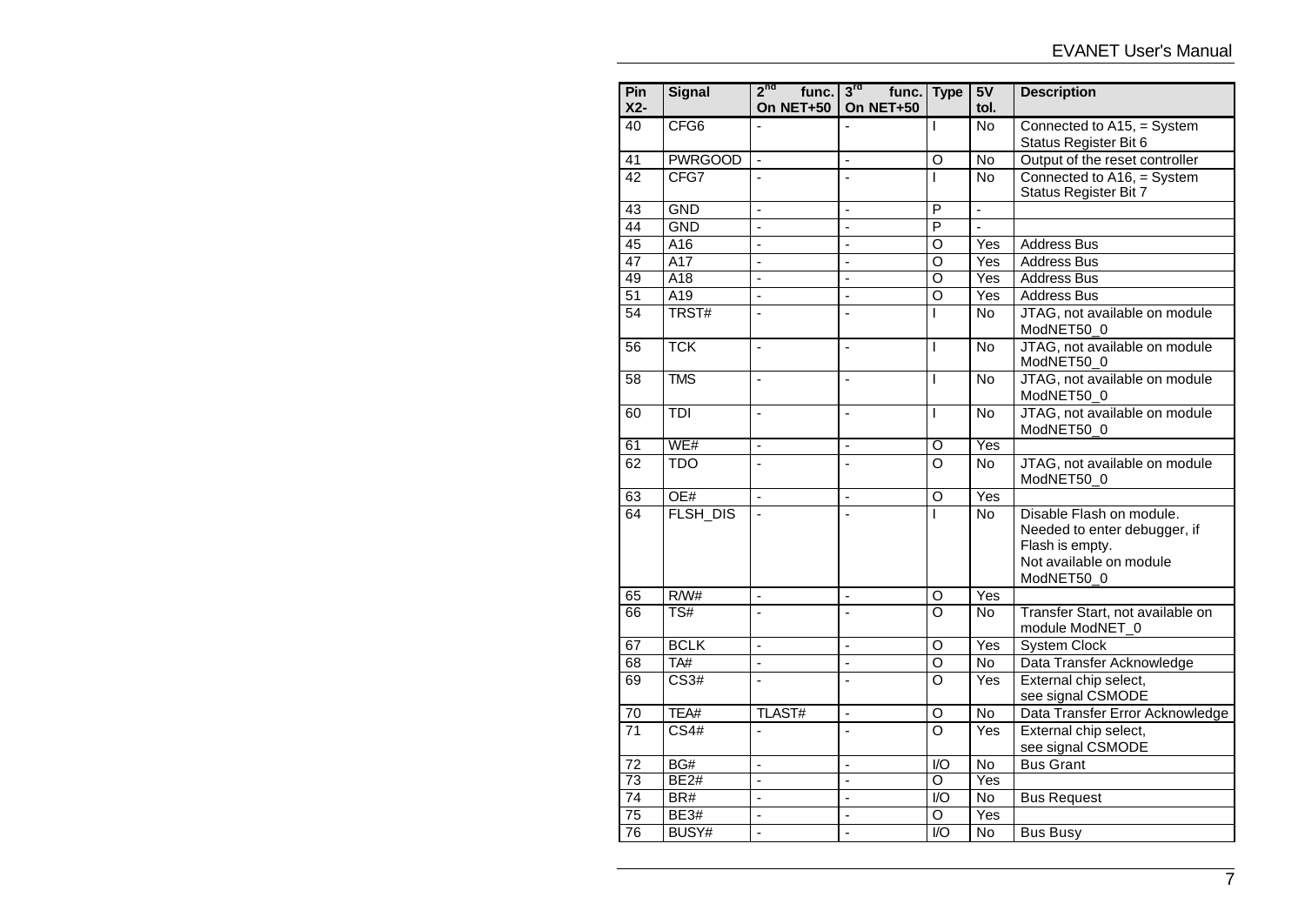#### EVANET User's Manual

| Pin<br>$X2-$     | <b>Signal</b>    | $2^{na}$<br>func.<br>On NET+50 | $3^{\text{ra}}$<br>func. Type<br>On NET+50 |                         | 5V<br>tol.        | <b>Description</b>                                  |
|------------------|------------------|--------------------------------|--------------------------------------------|-------------------------|-------------------|-----------------------------------------------------|
|                  |                  |                                |                                            |                         |                   |                                                     |
| 77               | <b>GND</b>       | ä,                             |                                            | P                       |                   |                                                     |
| 79               | CS <sub>2#</sub> | ÷,                             | ÷,                                         | $\circ$                 | Yes               | Used on the module to select                        |
|                  |                  |                                |                                            |                         |                   | SRAM and CAN,                                       |
|                  |                  |                                |                                            |                         |                   | see signal CSMODE                                   |
| 80               | CFG8             | ä,                             | ÷,                                         | L                       | No                | Connected to A17, = System<br>Status Register Bit 8 |
| 81               | D <sub>16</sub>  | ä,                             | ä,                                         | I/O                     | Yes               | Data Bus                                            |
| 82               | CFG9             | ä,                             | L                                          | ı                       | <b>No</b>         | Connected to A18, = System                          |
|                  |                  |                                |                                            |                         |                   | Status Register Bit 9                               |
| 83               | D <sub>17</sub>  | $\overline{a}$                 | $\overline{a}$                             | $\overline{1}$          | Yes               | Data Bus                                            |
| 84               | CFG10            | ÷,                             |                                            | T                       | <b>No</b>         | Connected to A19, = System                          |
|                  |                  |                                |                                            |                         |                   | Status Register Bit 10                              |
| 85               | $\overline{D18}$ | $\tilde{\phantom{a}}$          | $\overline{a}$                             | 1/O                     | Yes               | Data Bus                                            |
| 87               | D <sub>19</sub>  | ä,                             | ä,                                         | I/O                     | Yes               | Data Bus                                            |
| 89               | D <sub>20</sub>  | $\blacksquare$                 | ä,                                         | $\overline{1}$          | Yes               | Data Bus                                            |
| 91               | D <sub>21</sub>  | $\blacksquare$                 | ä,                                         | $\mathsf{I}/\mathsf{O}$ | Yes               | Data Bus                                            |
| 93               | D <sub>22</sub>  | $\blacksquare$                 | ÷,                                         | I/O                     | Yes               | Data Bus                                            |
| 95               | D <sub>23</sub>  | ä,                             | ÷,                                         | I/O                     | Yes               | Data Bus                                            |
| 97               | D <sub>24</sub>  | ÷,                             | ÷,                                         | I/O                     | $\overline{Y}$ es | Data Bus                                            |
| 99               | D <sub>25</sub>  | ÷,                             | ÷,                                         | $\overline{1}$          | $\overline{Yes}$  | Data Bus                                            |
| 101              | D <sub>26</sub>  | ä,                             | ä,                                         | $\overline{1}$          | Yes               | Data Bus                                            |
| 103              | D <sub>27</sub>  | ÷,                             | $\overline{a}$                             | I/O                     | Yes               | Data Bus                                            |
| 105              | D <sub>28</sub>  | ÷,                             | L                                          | I/O                     | Yes               | Data Bus                                            |
| 107              | D <sub>29</sub>  | ä,                             | ä,                                         | 1/O                     | Yes               | Data Bus                                            |
| 109              | D <sub>30</sub>  | $\blacksquare$                 | ÷,                                         | $\overline{1}$          | Yes               | Data Bus                                            |
| $\overline{111}$ | $\overline{D31}$ | ÷,                             | ä,                                         | $\overline{1/O}$        | Yes               | Data Bus                                            |
| 113              | <b>GND</b>       | $\blacksquare$                 | ä,                                         | $\overline{P}$          |                   |                                                     |
| 114              | <b>GND</b>       | $\blacksquare$                 | $\overline{\phantom{a}}$                   | P                       | $\blacksquare$    |                                                     |
| 115              | <b>GND</b>       | $\blacksquare$                 | ÷,                                         | P                       | $\overline{a}$    |                                                     |
| 116              | <b>GND</b>       | $\overline{\phantom{a}}$       | $\blacksquare$                             | P                       | $\blacksquare$    |                                                     |
| 117              | $+3.3V$          | $\blacksquare$                 | $\blacksquare$                             | P                       | ÷,                |                                                     |
| 118              | $+3.3V$          | ÷,                             | ÷,                                         | P                       | ä,                |                                                     |
| 119              | $+3.3V$          | $\blacksquare$                 | ÷,                                         | P                       | ÷,                |                                                     |
| 120              | $+3.3V$          | ä,                             | L,                                         | P                       | $\overline{a}$    |                                                     |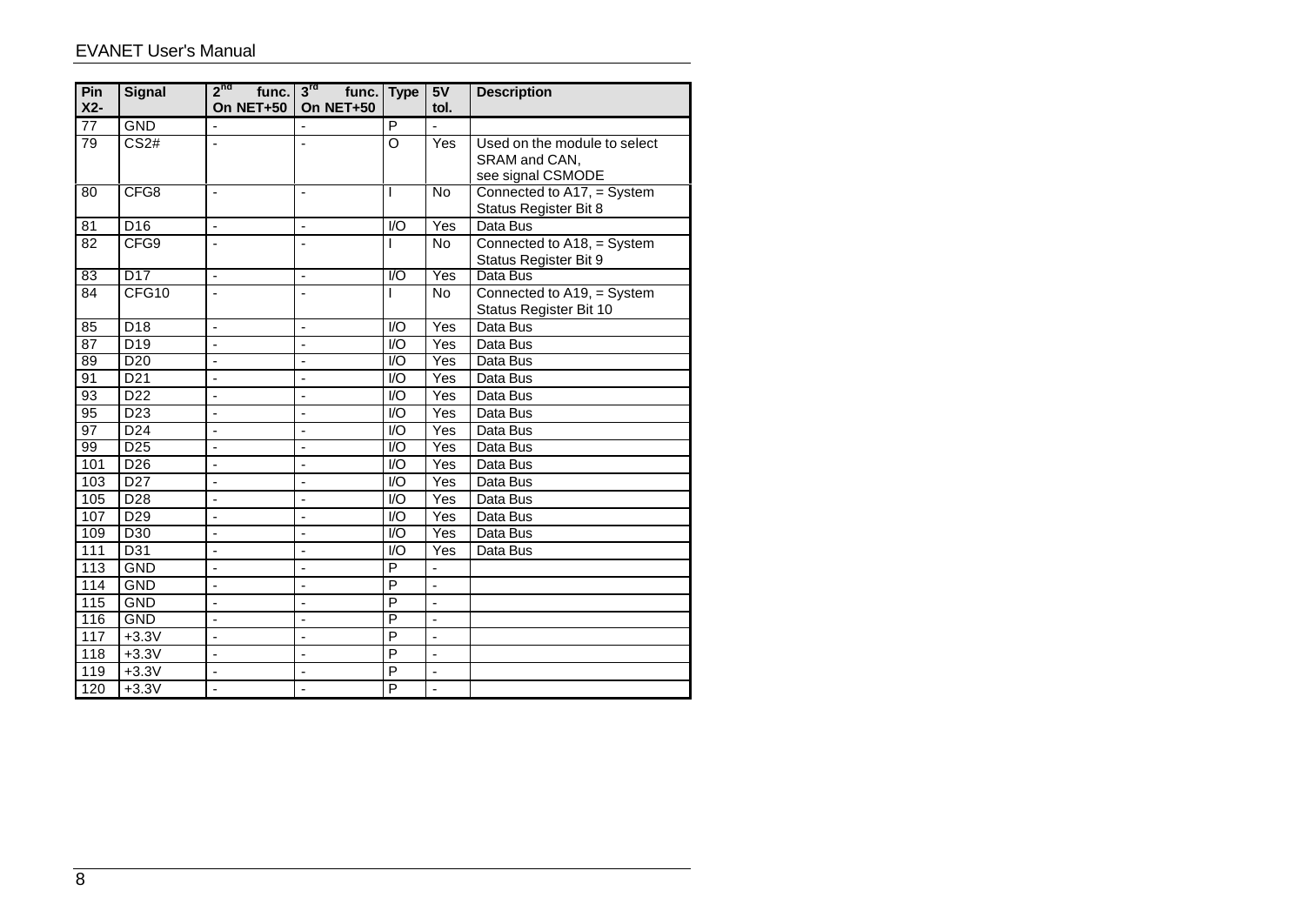## **3.2. Peripheral Connector X3**

| Pin             | <b>Signal</b>      | $2^{na}$<br>func. | $3^{\text{rd}}$<br>func. | <b>Type</b>                 | 5V              | <b>Description</b>                                    |
|-----------------|--------------------|-------------------|--------------------------|-----------------------------|-----------------|-------------------------------------------------------|
| $X3-$           |                    | On NET+50         | On NET+50                |                             | tol.            |                                                       |
| 1               | <b>GND</b>         | $\blacksquare$    |                          | $\overline{P}$              | $\overline{a}$  |                                                       |
| $\overline{2}$  | <b>GND</b>         | ä,                | ä,                       | $\overline{\mathsf{P}}$     | ä,              |                                                       |
| $\overline{3}$  | $+5V$              | ÷,                | ä,                       | $\overline{P}$              | L,              |                                                       |
| $\overline{4}$  | $+5V$              | ä,                |                          | $\overline{\mathsf{P}}$     | ä,              |                                                       |
| $\overline{5}$  | PORTA0             | DCDA#             | DONE1#                   | $\overline{1}/\overline{O}$ | No              | COM A, DCD#                                           |
| $\overline{6}$  | PORTA1             | CTSA#             |                          | $\overline{1/O}$            | $\overline{N}$  | COM A, CTS#                                           |
| $\overline{7}$  | PORTA2             | DSRA#             | DACK1#                   | $\overline{1/O}$            | No              | COM A, DSR#                                           |
| $\overline{8}$  | PORTA3             | <b>RXDA</b>       |                          | $\overline{1/O}$            | <b>No</b>       | COM A, RXD                                            |
| 9               | PORTA4             | RXCA#             | OUT1A#                   | $\overline{10}$             | No              | Debug LED                                             |
| 10              | PORTA <sub>5</sub> | RTSA#             |                          | $\overline{1}/\overline{O}$ | <b>No</b>       | COM A, RTS#                                           |
| 11              | PORTA6             | DTRA#             | DREQ1#                   | $\overline{1/O}$            | $\overline{N}$  | COM A, DTR#                                           |
| 12              | PORTA7             | <b>TXDA</b>       |                          | $\overline{1/O}$            | $\overline{N}$  | COM A, TXD                                            |
| 13              | PORTB0             | DCDB#             | DONE2#                   | $\overline{1/O}$            | No              | REG#/IOIS16#                                          |
| 14              | PORTB1             | CTSB#             | RPSF#                    | $\overline{1/O}$            | No              |                                                       |
| $\overline{15}$ | PORTB <sub>2</sub> | DSRB#             | DACK2#                   | $\overline{1/O}$            | <b>No</b>       |                                                       |
| 16              | PORTB <sub>3</sub> | <b>RXDB</b>       |                          | $\overline{1/O}$            | <b>No</b>       | COM B, RXD                                            |
| 17              | PORTB4             | <b>RXCB</b>       | OUT1B#                   | $\overline{1/O}$            | No              |                                                       |
| 18              | PORTB5             | RTSB#             | REJECT#                  | $\overline{1/O}$            | $\overline{No}$ |                                                       |
| $\overline{19}$ | PORTB6             | DTRB#             | DREQ <sub>2#</sub>       | $\overline{1/O}$            | <b>No</b>       |                                                       |
| 20              | PORTB7             | <b>TXDB</b>       |                          | $\overline{1/O}$            | <b>No</b>       | COM B, TXD                                            |
| 21              | PORTC0             | $\overline{C}$    |                          | $\mathsf{IO}$               | <b>No</b>       | ModNET50_0/ModNET50_1:                                |
|                 |                    |                   |                          |                             |                 | Used as Interrupt Input from PHY                      |
|                 |                    |                   |                          |                             |                 | ModNET50_2:                                           |
|                 |                    |                   |                          |                             |                 | Used for SDRAM reset bug fix                          |
| $\overline{22}$ | PORTC1             | CI1               |                          | $\overline{1/O}$            | No              | Used as Interrupt Input from RTC                      |
| 23              | PORTC <sub>2</sub> | C <sub>2</sub>    |                          | $\overline{1/O}$            | No              | Used as Interrupt Input from CAN                      |
| 24              | PORTC3             | $\overline{CI3}$  | <b>AMUX</b>              | $\overline{1/O}$            | $\overline{N}$  | Used as Interrupt Input from                          |
|                 |                    |                   |                          |                             |                 | NE556 or CompactFlash                                 |
| $\overline{25}$ | PORTC4             | RIB#              | RESET#                   | $\overline{1/O}$            | <b>No</b>       | ModNET50_0: Reset Output to                           |
|                 |                    |                   |                          |                             |                 | PHY and CAN-Controller                                |
|                 |                    |                   |                          |                             |                 | ModNET50 1:                                           |
|                 |                    |                   |                          |                             |                 | Reset for CAN-Controller                              |
| $\overline{26}$ | PORTC5             | <b>TXCB</b>       | OUT2B#                   | $\mathsf{IO}$               | No              | ModNET50_0: I2CCLK,<br>Used as I <sup>2</sup> C clock |
|                 |                    |                   |                          |                             |                 | ModNET50_1: free                                      |
| 27              | PORTC6             | RIA#              | IRQ#                     | I/O                         | No              | ModNET50_0:                                           |
|                 |                    |                   |                          |                             |                 | Used for SDRAM reset bug fix                          |
|                 |                    |                   |                          |                             |                 | ModNET50 1:                                           |
|                 |                    |                   |                          |                             |                 | I2CCLK, Used as I <sup>2</sup> C clock                |
| 28              | PORTC7             | <b>TXCA</b>       | OUT2A#                   | $\overline{1/O}$            | No              | I2CDAT, Used as I <sup>2</sup> C data                 |
| $\overline{29}$ | PORTD0             |                   |                          | $\overline{1/O}$            | ÷,              | Reserved for NET+150                                  |
|                 |                    |                   |                          |                             |                 |                                                       |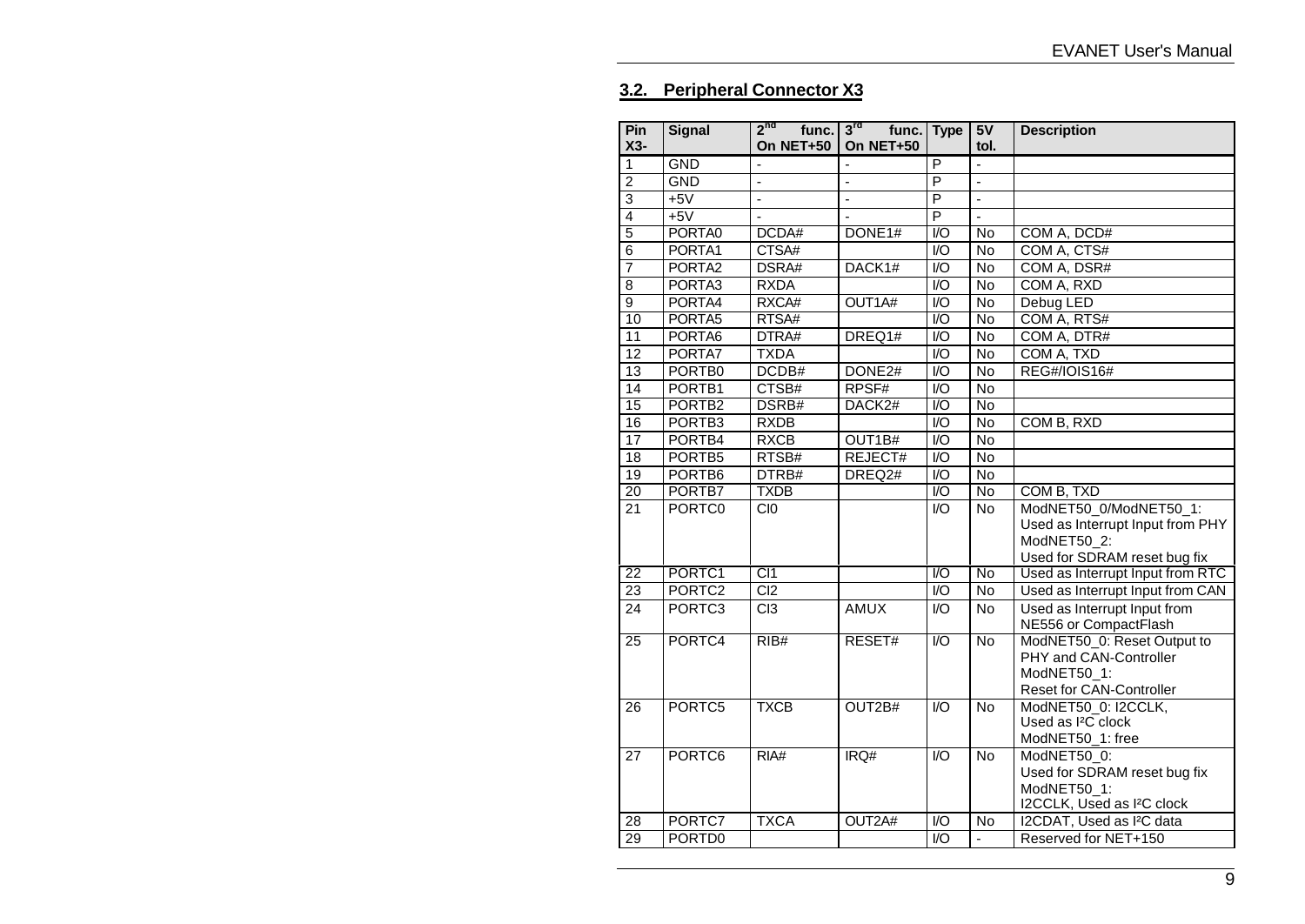| Pin<br>$X3-$    | <b>Signal</b>                | $2^{na}$<br>func.<br>On NET+50 | $3^{\mathsf{ra}}$<br>func. Type<br><b>On NET+50</b> |                                      | 5V<br>tol.               | <b>Description</b>                                    |
|-----------------|------------------------------|--------------------------------|-----------------------------------------------------|--------------------------------------|--------------------------|-------------------------------------------------------|
| $\overline{30}$ | PORTD1                       |                                |                                                     | $\overline{1/O}$                     | Ξ                        | Reserved for NET+150                                  |
| 31              | PORTD <sub>2</sub>           |                                |                                                     | $\overline{1/O}$                     | ä,                       | Reserved for NET+150                                  |
| $\overline{32}$ | PORTD3                       |                                |                                                     | $\overline{1/O}$                     | ÷,                       | Reserved for NET+150                                  |
| 33              | PORTD4                       |                                |                                                     | $\overline{1/O}$                     | $\overline{a}$           | Reserved for NET+150                                  |
| 34              | PORTD5                       |                                |                                                     | VO                                   | ä,                       | Reserved for NET+150                                  |
| 35              | PORTD6                       |                                |                                                     | $\overline{1/O}$                     | ä,                       | Reserved for NET+150                                  |
| $\overline{36}$ | PORTD7                       |                                |                                                     | $\overline{1/O}$                     |                          | Reserved for NET+150                                  |
| $\overline{37}$ | PORTE0                       |                                |                                                     | $\overline{1/O}$                     | $\overline{a}$           | Reserved for NET+150                                  |
| 38              | PORTE1                       |                                |                                                     | $\overline{1}$                       | L.                       | Reserved for NET+150                                  |
| 39              | PORTE2                       |                                |                                                     | $\overline{1/O}$                     | $\overline{a}$           | Reserved for NET+150                                  |
| 40              | PORTE3                       |                                |                                                     | $\overline{1/O}$                     | $\overline{a}$           | Reserved for NET+150                                  |
| 41              | PORTE4                       |                                |                                                     | $\overline{1}$                       | $\overline{a}$           | Reserved for NET+150                                  |
| $\overline{42}$ | PORTE5                       |                                |                                                     | $\overline{1}$                       | $\overline{a}$           | Reserved for NET+150                                  |
| 43              | PORTE <sub>6</sub>           |                                |                                                     | $\overline{1/O}$                     | $\overline{a}$           | Reserved for NET+150                                  |
| 44              | PORTE7                       |                                |                                                     | $\overline{1/O}$                     | ä,                       | Reserved for NET+150                                  |
| $\overline{45}$ | <b>GND</b>                   | ä,                             |                                                     | $\overline{P}$                       |                          |                                                       |
| 46              | <b>GND</b>                   | $\mathbf{r}$                   | ÷,                                                  | $\overline{P}$                       | $\overline{a}$           |                                                       |
| 47              | TPIP <sub>2</sub>            | ä,                             | ÷,                                                  | L                                    | ä,                       | Reserved for NET+150,                                 |
|                 |                              |                                |                                                     |                                      |                          | Ethernet 2 Input+                                     |
| 48              | TPIP1                        | ä,                             | $\Box$                                              | T                                    | ÷,                       | Ethernet 1 Input+                                     |
| 49              | TPIN <sub>2</sub>            | $\overline{a}$                 | $\overline{a}$                                      | T                                    | L,                       | Reserved for NET+150,                                 |
|                 |                              |                                |                                                     |                                      |                          | Ethernet 2 Input-                                     |
| 50              | TPIN1                        | $\overline{a}$                 | $\blacksquare$                                      | L                                    | $\overline{\phantom{a}}$ | Ethernet 1 Input-                                     |
| 51              | TPOP <sub>2</sub>            | $\overline{a}$                 | $\blacksquare$                                      | $\Omega$                             | ÷,                       | Reserved for NET+150,                                 |
|                 |                              |                                |                                                     |                                      |                          | Ethernet 2 Output+                                    |
| 52              | TPOP1                        | Ξ                              | $\Box$                                              | $\overline{O}$                       | $\overline{\phantom{a}}$ | Ethernet 1 Output+                                    |
| $\overline{53}$ | TPON <sub>2</sub>            | L.                             | L.                                                  | $\overline{\circ}$                   | L.                       | Reserved for NET+150,                                 |
|                 |                              |                                |                                                     |                                      |                          | Ethernet 2 Output-                                    |
| 54              | TPON <sub>1</sub><br>LEDLNK2 | $\blacksquare$                 | $\overline{\phantom{a}}$                            | $\overline{O}$<br>$\overline{\rm o}$ | $\overline{a}$           | Ethernet 1 Output-                                    |
| 55              |                              | ä,                             | L,                                                  |                                      | ä,                       | Reserved for NET+150,<br>Ethernet 2 Line/Activity LED |
|                 | LEDLNK1                      | L,                             | $\blacksquare$                                      | $\circ$                              | ä,                       | Ethernet 1 Line/Activity LED                          |
| 56              | LEDH <sub>2</sub>            | $\overline{a}$                 |                                                     | $\overline{\circ}$                   | $\overline{a}$           | Reserved for NET+150,                                 |
| 57              |                              |                                |                                                     |                                      |                          | Ethernet 2 10/100 Mbit LED                            |
| 58              | LEDH1                        | $\overline{a}$                 | ä,                                                  | O                                    | ÷,                       | Ethernet 1 10/100 Mbit LED                            |
| $\overline{59}$ | ESD <sub>2</sub>             | $\overline{a}$                 | $\overline{a}$                                      | L                                    | $\overline{a}$           | Reserved for NET+150,                                 |
|                 |                              |                                |                                                     |                                      |                          | Ethernet 2 Signal detect                              |
| 60              | ESD <sub>1</sub>             | $\overline{a}$                 | $\blacksquare$                                      | T                                    | $\overline{a}$           | Ethernet 1 Signal detect                              |
| 61              | EVCC <sub>2</sub>            | $\overline{a}$                 | $\overline{a}$                                      | P                                    | $\overline{a}$           | Reserved for NET+150,                                 |
|                 |                              |                                |                                                     |                                      |                          | Ethernet 2 VCC, used for                              |
|                 |                              |                                |                                                     |                                      |                          | magnetics                                             |
| 62              | EVCC1                        | $\overline{a}$                 | $\overline{\phantom{a}}$                            | P                                    | $\overline{\phantom{a}}$ | Ethernet 1 VCC, used for                              |
|                 |                              |                                |                                                     |                                      |                          | magnetics                                             |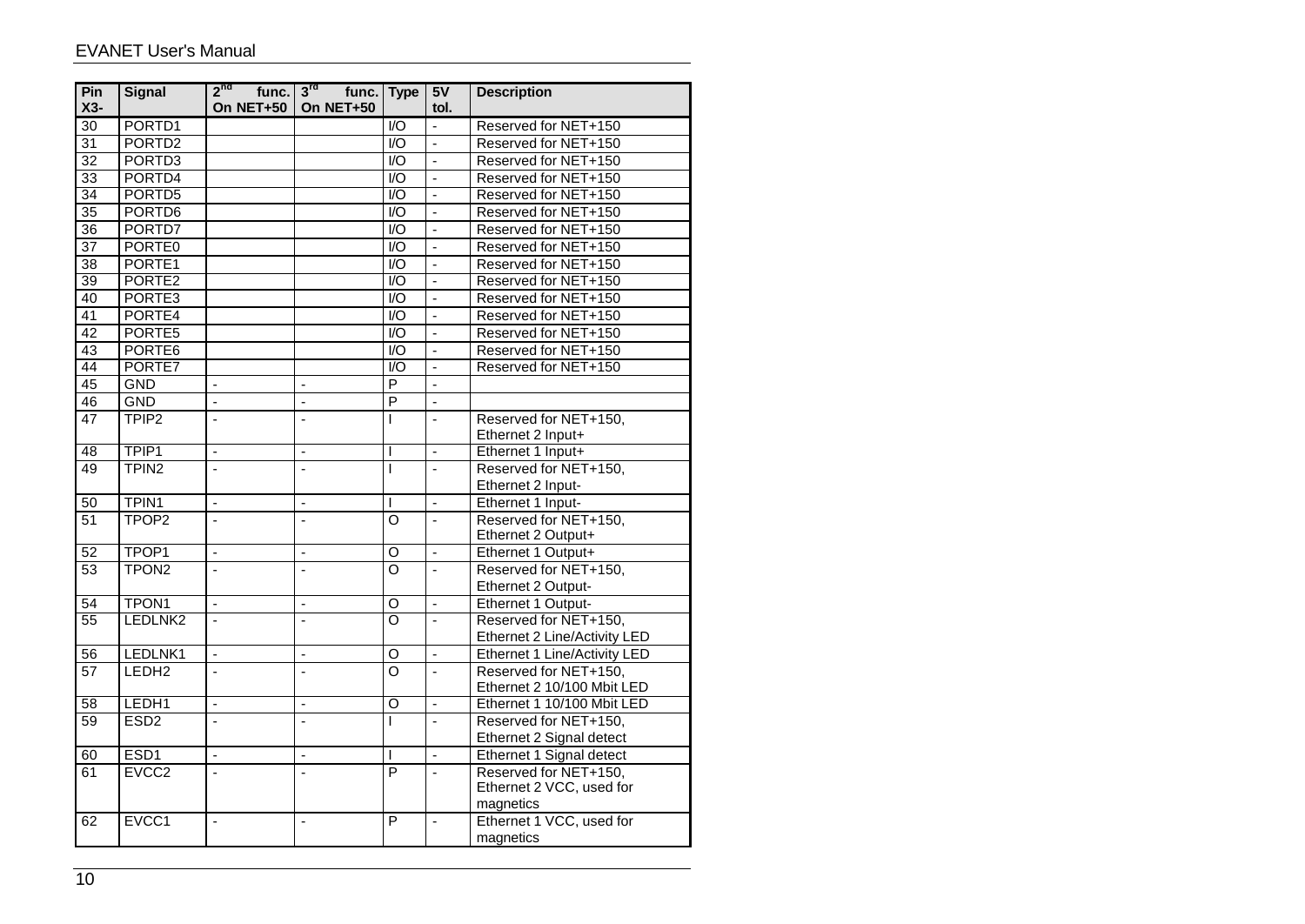| Pin<br>$X3-$    | <b>Signal</b>       | $2^{na}$<br>func.<br>On NET+50 | $3^{\text{rd}}$<br>func.<br>On NET+50 | <b>Type</b>                 | 5V<br>tol.       | <b>Description</b>         |
|-----------------|---------------------|--------------------------------|---------------------------------------|-----------------------------|------------------|----------------------------|
| 63              | EGND <sub>2</sub>   | $\mathbf{r}$                   |                                       | $\overline{P}$              | ÷.               | Reserved for               |
|                 |                     |                                |                                       |                             |                  | Ethernet 2 GND             |
| 64              | EGND1               |                                |                                       | $\overline{\mathsf{P}}$     | ä,               | Ethernet 1 GND             |
| 65              | PACK#               | PCLKD1                         | GPIOF7                                | $\overline{1/O}$            | <b>No</b>        |                            |
| 66              | CANH/TXDA           |                                |                                       | I/O                         | Yes              | CAN_TXD or CANH, channel A |
| 67              | PEN#                | PCLKD <sub>2</sub>             | GPIOF6                                | $\overline{1/O}$            | $\overline{N}$   |                            |
| 68              | CANL/RXDA           | $\mathbf{r}$                   |                                       | $\overline{1/O}$            | $\overline{Yes}$ | CAN RXD or CANL, channel A |
| 69              | PINT <sub>1#</sub>  | PCLKD3                         | GPIOF5                                | $\overline{10}$             | No               |                            |
| 70              | CANH/TXDB           |                                |                                       | $\overline{1/O}$            | Yes              | CAN_TXD or CANH, channel B |
| $\overline{71}$ | PINT <sub>2#</sub>  | PCLKD4                         | GPIOF4                                | $\overline{1}/\overline{O}$ | No               |                            |
| 72              | CANL/RXDB           |                                | ÷,                                    | $\overline{1/O}$            | Yes              | CAN_RXD or CANL, channel B |
| $\overline{73}$ | <b>GND</b>          | ä,                             | ÷,                                    | $\overline{P}$              | $\blacksquare$   |                            |
| 74              | <b>GND</b>          | $\overline{a}$                 |                                       | $\overline{P}$              | $\overline{a}$   |                            |
| 75              | PDATA0              | ÷,                             | GPIOD <sub>0</sub>                    | $\overline{1/O}$            | No               |                            |
| 76              | PA <sub>0</sub>     | ACK1#                          | GPIOH <sub>0</sub>                    | $\overline{1/O}$            | $\overline{N}$   |                            |
| $\overline{77}$ | PDATA1              |                                | GPIOD1                                | $\overline{1/O}$            | No               |                            |
| $\overline{78}$ | PA <sub>1</sub>     | ACK <sub>2#</sub>              | GPIOH1                                | $\overline{1/O}$            | $\overline{No}$  |                            |
| 79              | PDATA2              |                                | GPIOD <sub>2</sub>                    | $\overline{1}/\overline{O}$ | No               |                            |
| $\overline{80}$ | PA <sub>2</sub>     | ACK3#                          | GPIOH <sub>2</sub>                    | $\overline{1/O}$            | $\overline{N}$   |                            |
| 81              | PDATA3              | ÷,                             | GPIOD <sub>3</sub>                    | $\overline{1/O}$            | <b>No</b>        |                            |
| 82              | PA <sub>3</sub>     | ACK4#                          | GPIOH <sub>3</sub>                    | 1/O                         | No               |                            |
| $\overline{83}$ | PDATA4              |                                | GPIOD4                                | $\overline{1/O}$            | $\overline{N}$   |                            |
| 84              | PA4                 | <b>BUSY1</b>                   | GPIOH4                                | $\overline{1/O}$            | No               |                            |
| 85              | PDATA <sub>5</sub>  |                                | GPIOD5                                | $\overline{1/O}$            | $\overline{N}$   |                            |
| 86              | PA <sub>5</sub>     | BUSY <sub>2</sub>              | GPIOH <sub>5</sub>                    | $\overline{1}/\overline{O}$ | No               |                            |
| 87              | PDATA6              | $\overline{a}$                 | GPIOD6                                | $\overline{1/O}$            | No               |                            |
| 88              | PA <sub>6</sub>     | BUSY3                          | GPIOH <sub>6</sub>                    | $\overline{1/O}$            | <b>No</b>        |                            |
| 89              | PDATA7              | $\blacksquare$                 | GPIOD7                                | $\overline{1/O}$            | No               |                            |
| 90              | PA7                 | BUSY4                          | GPIOH7                                | $\overline{1/O}$            | <b>No</b>        |                            |
| 91              | PDATA8              | POE1#                          |                                       |                             | <b>No</b>        |                            |
| 92              | PA <sub>8</sub>     | PE <sub>1</sub>                | GPIOG0                                | $\mathsf{IO}$               | No               |                            |
| 93              | PDATA9              | POE <sub>2#</sub>              |                                       |                             | <b>No</b>        |                            |
| 94              | PA <sub>9</sub>     | PE <sub>2</sub>                | GPIOG1                                | $\overline{1}/\overline{O}$ | $\overline{N}$   |                            |
| 95              | PDATA <sub>10</sub> | POE3#                          |                                       |                             | No               |                            |
| 96              | <b>PA10</b>         | PE <sub>3</sub>                | GPIOG2                                | $\overline{1/O}$            | <b>No</b>        |                            |
| 97              | PDATA11             | POE4#                          |                                       |                             | $\overline{No}$  |                            |
| 98              | <b>PA11</b>         | PE4                            | GPIOG3                                | 1/O                         | No.              |                            |
| 99              | PDATA12             | PCLKC1#                        |                                       |                             | No               |                            |
| 100             | <b>PA12</b>         | PSELECT1                       | GPIOG4                                | $\overline{1}$              | No               |                            |
| 101             | PDATA13             | PCLKC <sub>2#</sub>            |                                       |                             | $\overline{N}$   |                            |
| 102             | <b>PA13</b>         | PSELECT2                       | GPIOF3                                | $\mathsf{I}/\mathsf{O}$     | No               |                            |
| 103             | PDATA14             | PCLKC3#                        |                                       |                             | No               |                            |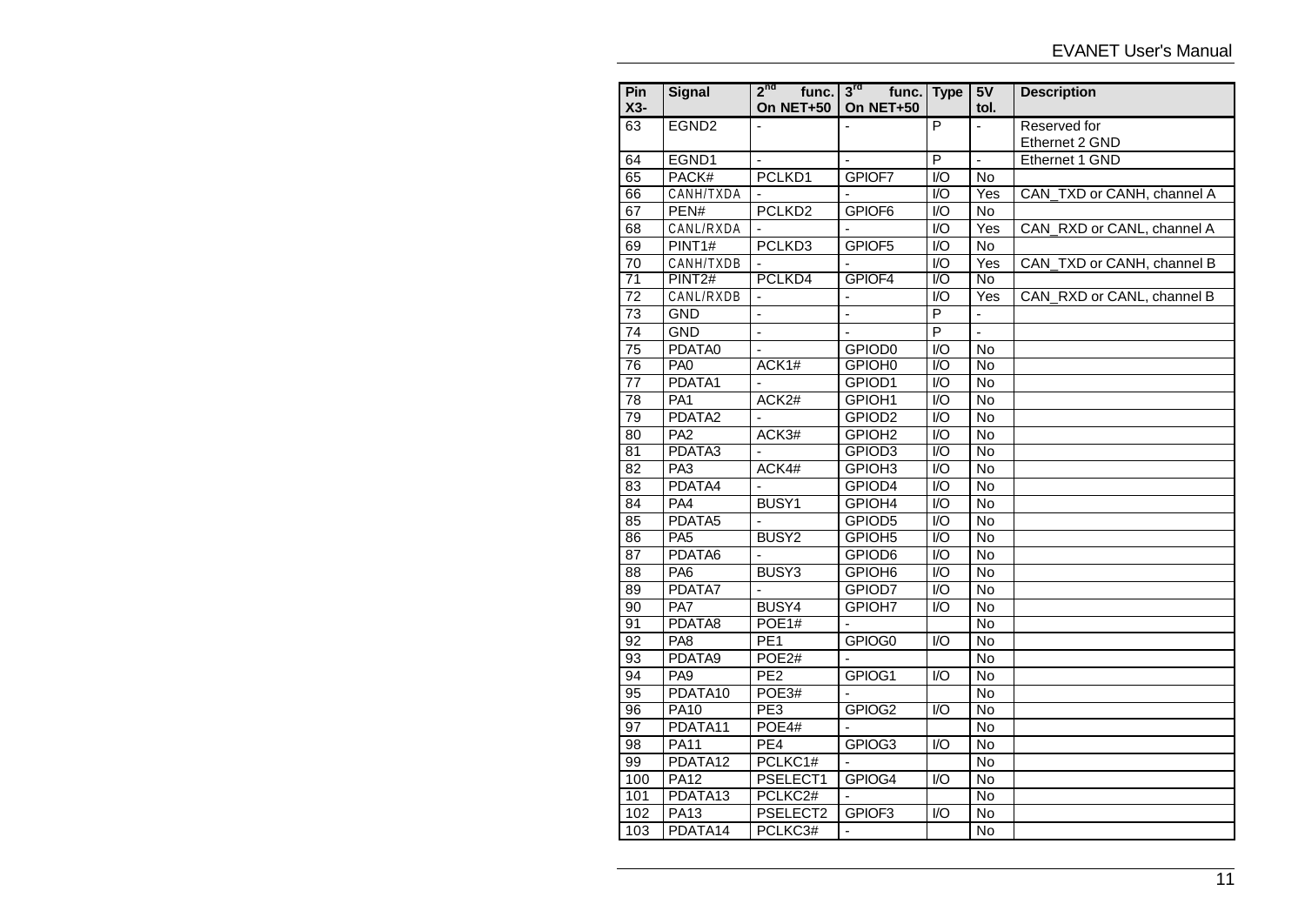#### EVANET User's Manual

| Pin<br>$X3-$ | <b>Signal</b>       | $2^{na}$<br>func.<br>On NET+50 | $3^{\text{rd}}$<br>func. Type<br>On NET+50 |               | 5V<br>tol.               | <b>Description</b>         |
|--------------|---------------------|--------------------------------|--------------------------------------------|---------------|--------------------------|----------------------------|
| 104          | <b>PA14</b>         | PSELECT3                       | GPIOF <sub>2</sub>                         | I/O           | No                       |                            |
| 105          | PDATA <sub>15</sub> | PCLKC4#                        |                                            |               | No                       |                            |
| 106          | <b>PA15</b>         | PSELECT4                       | GPIOG5                                     | I/O           | No                       |                            |
| 107          | PCS#                | FAULT2#                        | GPIOG7                                     | $\mathsf{IO}$ | No                       |                            |
| 108          | <b>PA16</b>         | FAULT <sub>1#</sub>            | GPIOG6                                     | I/O           | No                       |                            |
| 109          | PRW#                | FAULT3#                        | GPIOF <sub>0</sub>                         | I/O           | No                       |                            |
| 110          | <b>USBP</b>         |                                |                                            | I/O           |                          | Reserved for USB data +    |
| 111          | PBRW#               | FAULT4#                        | GPIOF1                                     | I/O           | No                       |                            |
| 112          | <b>USBN</b>         |                                |                                            | I/O           |                          | Reserved for USB data -    |
| 113          | <b>GND</b>          |                                |                                            | P             | ٠                        |                            |
| 114          | <b>GND</b>          |                                |                                            | P             | -                        |                            |
| 115          | <b>GND</b>          | ۰                              |                                            | P             | $\overline{\phantom{a}}$ |                            |
| 116          | <b>GND</b>          | ۰                              |                                            | P             | ۰                        |                            |
| 117          | $+3.3V$             | ۰                              |                                            | P             | $\blacksquare$           |                            |
| 118          | VBAT                |                                |                                            | P             |                          | For backup of SRAM and RTC |
| 119          | $+3.3V$             |                                |                                            | P             |                          |                            |
| 120          | VBAT                |                                |                                            | P             |                          | For backup of SRAM and RTC |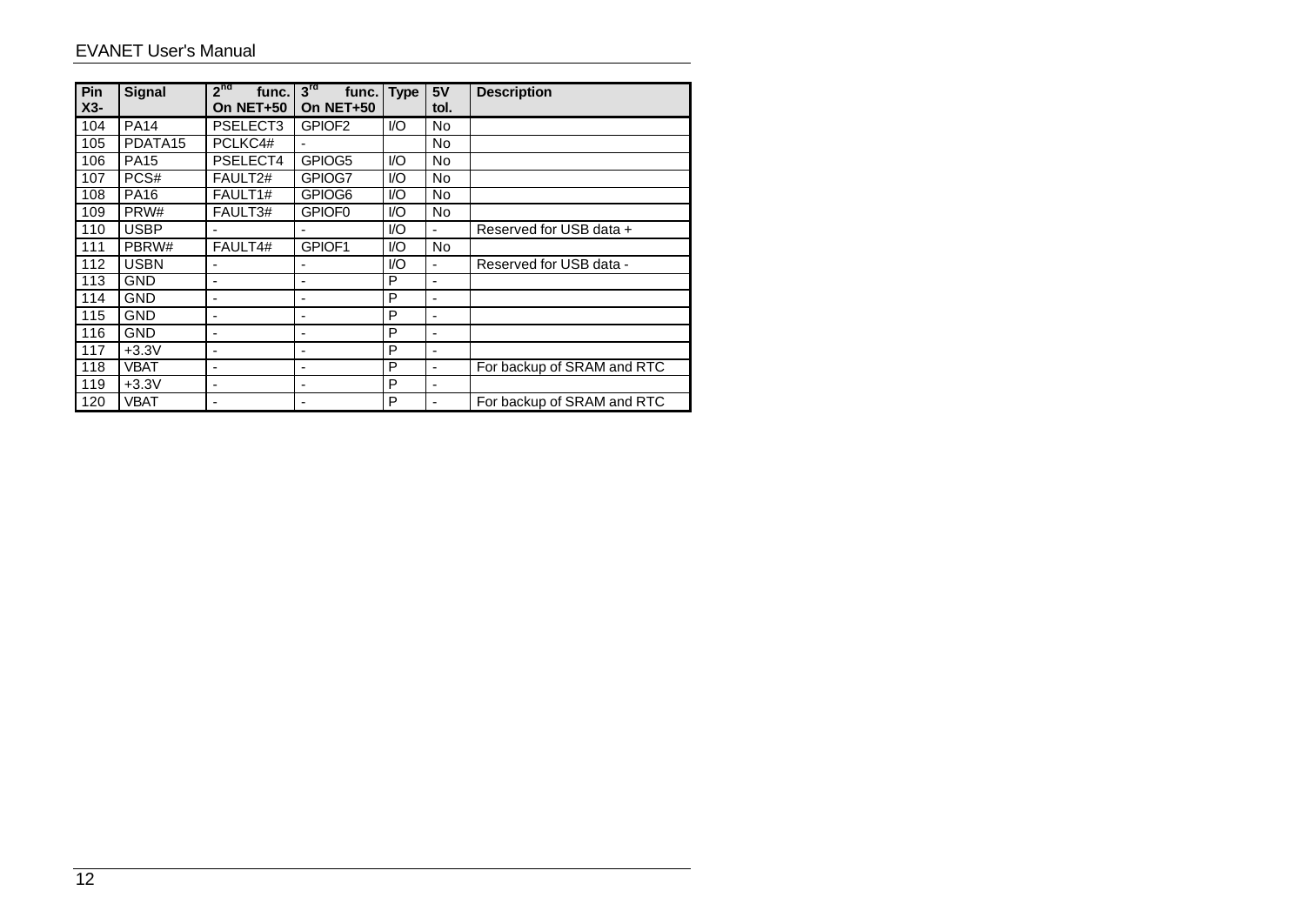## **4. Detailed Description**

#### **4.1. JTAG Connector**

There are three connectors to adapt to the JTAG interface of the NET+ARM CPUs: The  $1^{st}$  is the ARM standard 14-pin connector. The  $2^{nd}$  connector with 8 pins can be used to interface to the FS Forth-Systeme JTAG Booster. The 3rd connector with 20 pins is the Multi-ICE interface.

|                 | 14-pin connector, X4 |                                  |  |  |  |  |
|-----------------|----------------------|----------------------------------|--|--|--|--|
| Pin             | <b>Signal</b>        | <b>Function</b>                  |  |  |  |  |
|                 | $+3.3V$              | Power Supply for Adapter         |  |  |  |  |
| 3               | <b>NC</b>            | Not connected                    |  |  |  |  |
| $\overline{5}$  | TDI                  | Serial data input, to NET+ARM    |  |  |  |  |
| $\overline{7}$  | <b>TMS</b>           | Serial mode select               |  |  |  |  |
| 9               | <b>TCK</b>           | Serial clock                     |  |  |  |  |
| 11              | <b>TDO</b>           | Serial data output, from NET+ARM |  |  |  |  |
| $\overline{13}$ | $+3.3V$              | Power Supply for Adapter         |  |  |  |  |
| $\overline{2}$  | <b>GND</b>           | <b>GND</b>                       |  |  |  |  |
| 4               | <b>GND</b>           | <b>GND</b>                       |  |  |  |  |
| 6               | <b>GND</b>           | <b>GND</b>                       |  |  |  |  |
| $\overline{8}$  | <b>GND</b>           | <b>GND</b>                       |  |  |  |  |
| 10              | <b>GND</b>           | <b>GND</b>                       |  |  |  |  |
| 12              | TRST#                | JTAG reset 1.)                   |  |  |  |  |
| 14              | <b>GND</b>           | <b>GND</b>                       |  |  |  |  |

1.) Per default the signal TRST# is not connected to the module, because there is a connection between TRST# and the system reset already on the module.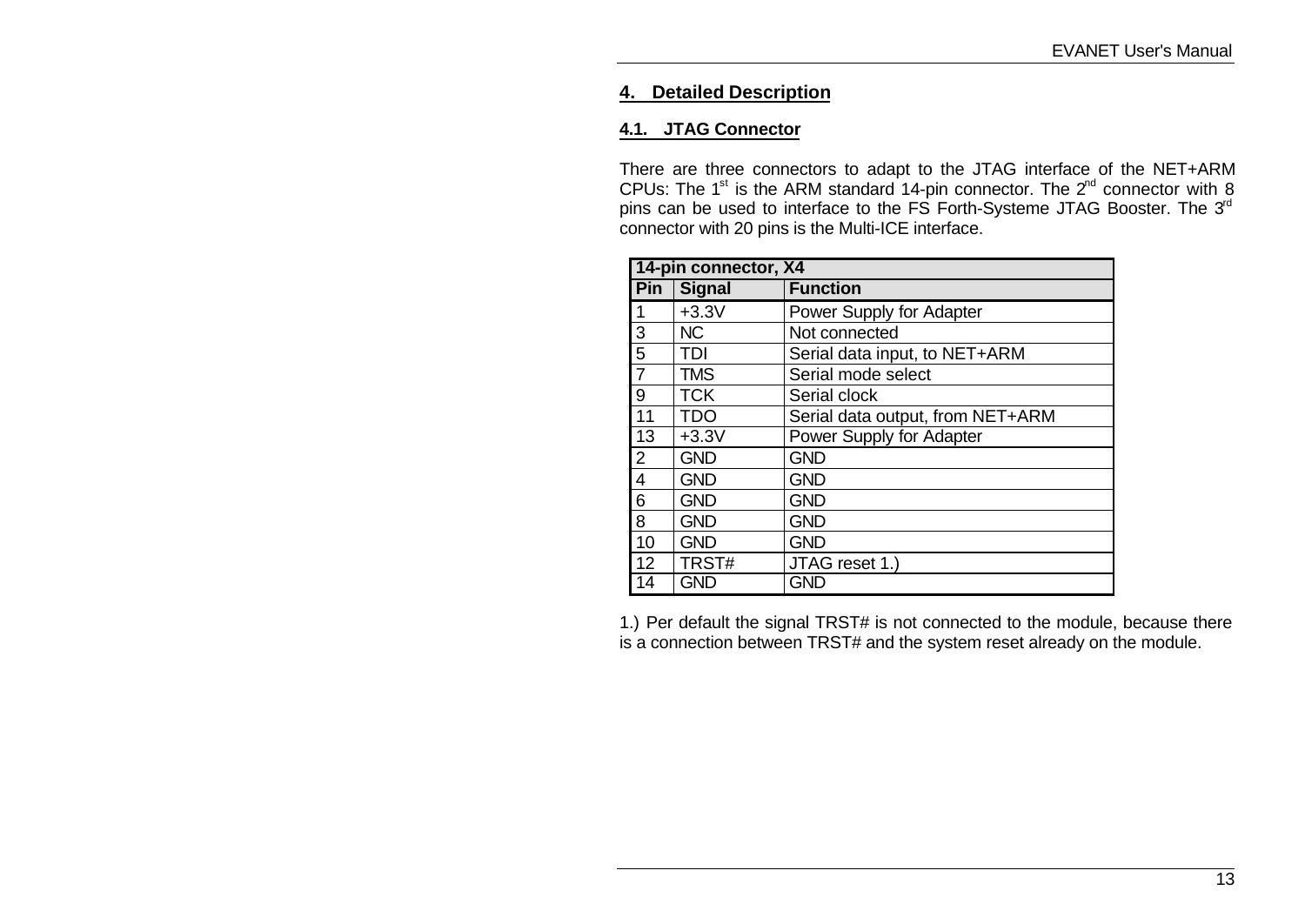|                | 8 pin connector, X5 |                                  |  |  |  |
|----------------|---------------------|----------------------------------|--|--|--|
|                | Pin Signal          | <b>Function</b>                  |  |  |  |
| l 1            | <b>TCK</b>          | Serial clock                     |  |  |  |
| $\overline{2}$ | <b>GND</b>          | <b>GND</b>                       |  |  |  |
| $\overline{3}$ | <b>TMS</b>          | Serial mode select               |  |  |  |
| $\overline{4}$ | TRST#               | <b>JTAG</b> reset                |  |  |  |
| $\overline{5}$ | <b>NC</b>           | Not connected                    |  |  |  |
| $\overline{6}$ | TDI                 | Serial data input, to NET+ARM    |  |  |  |
| 17             | TDO                 | Serial data output, from NET+ARM |  |  |  |
| $\overline{8}$ | $+3.3V$             | Power supply for JTAG Booster    |  |  |  |

|                | 20 pin connector, X6 |                                         |  |  |  |  |
|----------------|----------------------|-----------------------------------------|--|--|--|--|
|                | Pin   Signal         | <b>Function</b>                         |  |  |  |  |
| 1              | $+3.3V$              | Reference power with current limitation |  |  |  |  |
| 3              | TRST#                | <b>JTAG</b> reset                       |  |  |  |  |
| 5              | <b>TDI</b>           | Serial data input, to NET+ARM           |  |  |  |  |
| $\overline{7}$ | <b>TMS</b>           | Serial mode select                      |  |  |  |  |
| 9              | <b>TCK</b>           | Serial clock                            |  |  |  |  |
| 11             | <b>RTCK</b>          | Serial clock return path                |  |  |  |  |
| 13             | <b>TDO</b>           | Serial data output, from NET+ARM        |  |  |  |  |
| 15             | <b>POWERGOOD</b>     | System reset                            |  |  |  |  |
| 17             | <b>NC</b>            | Not connected                           |  |  |  |  |
| 19             | <b>NC</b>            | Not connected                           |  |  |  |  |
| $\overline{2}$ | $+3.3V$              | Power supply for adapter                |  |  |  |  |
| $\overline{4}$ | <b>GND</b>           | <b>GND</b>                              |  |  |  |  |
| 6              | <b>GND</b>           | <b>GND</b>                              |  |  |  |  |
| 8              | <b>GND</b>           | <b>GND</b>                              |  |  |  |  |
| 10             | <b>GND</b>           | <b>GND</b>                              |  |  |  |  |
| 12             | <b>GND</b>           | <b>GND</b>                              |  |  |  |  |
| 14             | <b>GND</b>           | <b>GND</b>                              |  |  |  |  |
| 16             | <b>GND</b>           | <b>GND</b>                              |  |  |  |  |
| 18             | <b>GND</b>           | <b>GND</b>                              |  |  |  |  |
| 20             | <b>GND</b>           | <b>GND</b>                              |  |  |  |  |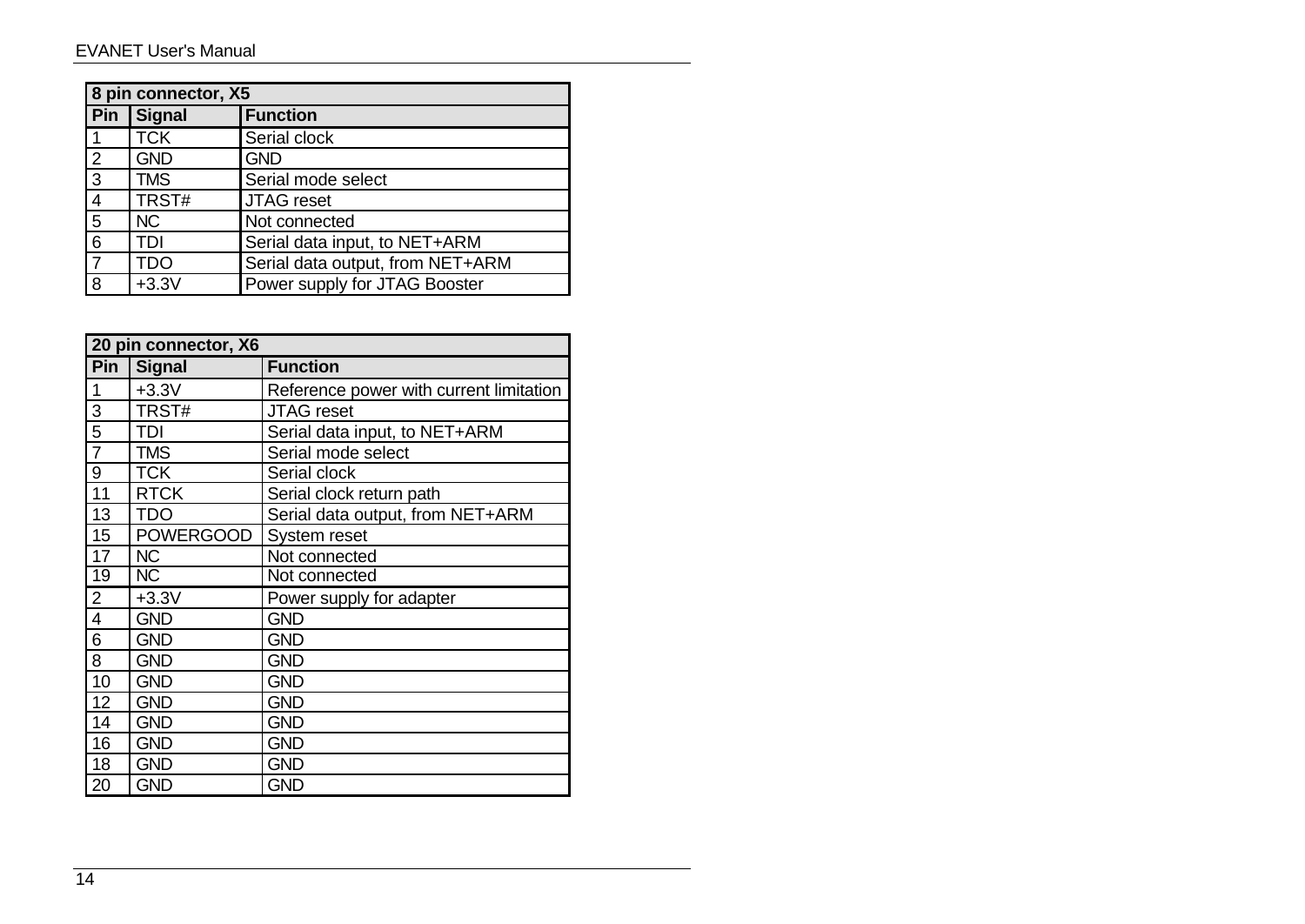#### **4.2. Serial Interfaces**

The Evaluation Board provides different kinds of serial interfaces. These are RS232, CAN, Ethernet and USB.

#### **4.2.1. RS232**

The Evaluation Board provides two RS232-interfaces; COM A and COM B. Both interfaces are fitted with 9-pin SUBD male connectors.

COM A is fully equipped with all handshake signals. So a modem connection can be easy supported.

COM B only provides the data lines TXD and RXD, without any handshake signals.

|                | COM A, 9-pin connector, X7 |                            |  |  |  |
|----------------|----------------------------|----------------------------|--|--|--|
| Pin            | <b>Signal</b>              | <b>Function</b>            |  |  |  |
| $\vert$ 1      | DCD#                       | <b>Data Carrier Detect</b> |  |  |  |
| $\overline{2}$ | <b>RXD</b>                 | Receive data               |  |  |  |
| $\overline{3}$ | <b>TXD</b>                 | Transmit data              |  |  |  |
| $\overline{4}$ | DTR#                       | Data Terminal ready        |  |  |  |
| $\overline{5}$ | <b>GND</b>                 | <b>GND</b>                 |  |  |  |
| 6              | DSR#                       | Data Set ready             |  |  |  |
| $\overline{7}$ | RTS#                       | Request to send            |  |  |  |
| 8              | CTS#                       | Clear to send              |  |  |  |
| 9              | RH#                        | Ring indicator 1.)         |  |  |  |

1.) RI# is connected to the RS232 driver, but the signal cannot be monitored by any CPU pin.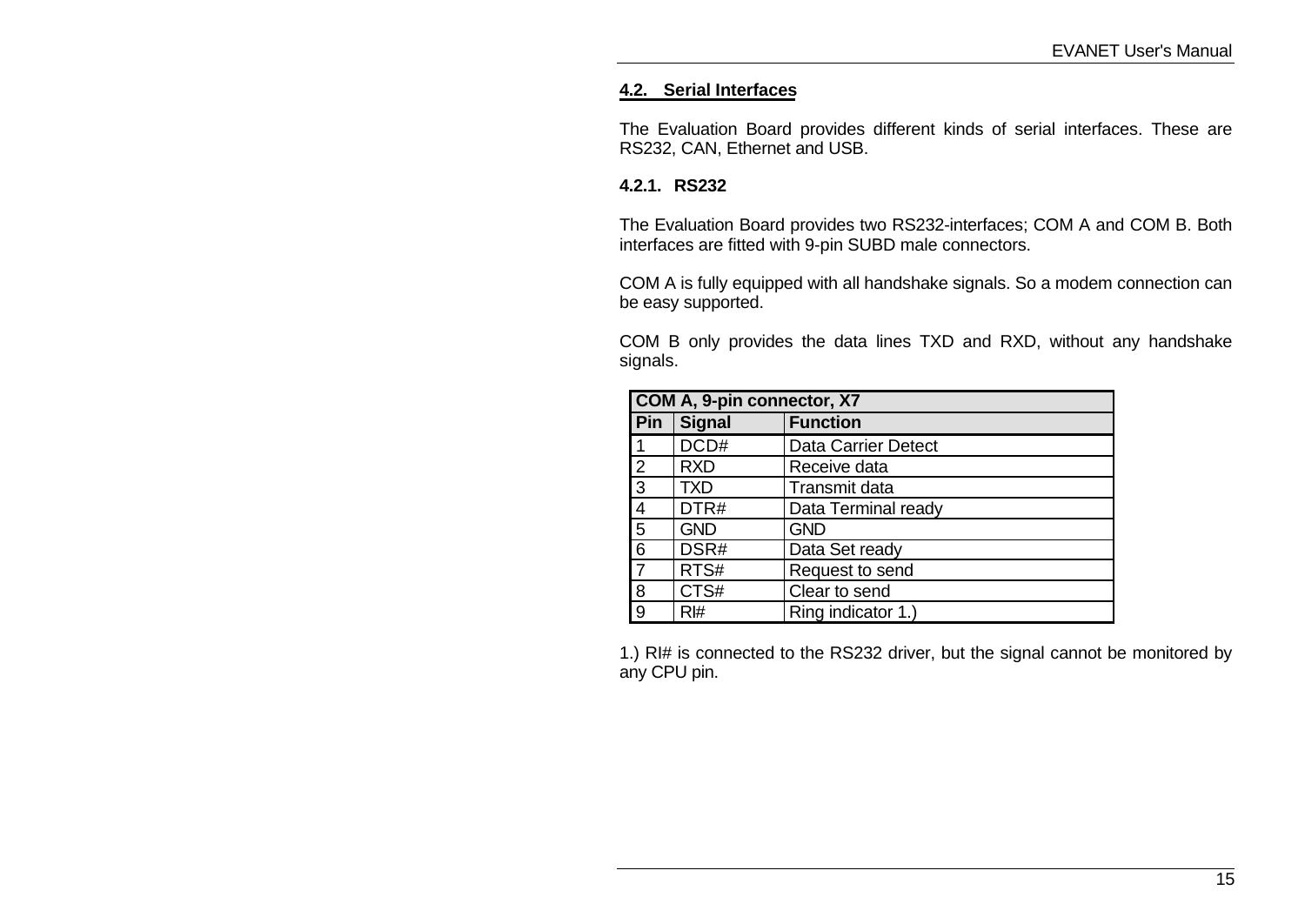|                | COM B, 9-pin connector, X8 |                 |  |  |  |
|----------------|----------------------------|-----------------|--|--|--|
| Pin            | <b>Signal</b>              | <b>Function</b> |  |  |  |
|                | NC.                        | Not connected   |  |  |  |
| $\overline{2}$ | <b>RXD</b>                 | Receive data    |  |  |  |
| 3              | <b>TXD</b>                 | Transmit data   |  |  |  |
| $\overline{4}$ | <b>NC</b>                  | Not connected   |  |  |  |
| 5              | <b>GND</b>                 | <b>GND</b>      |  |  |  |
| 6              | <b>NC</b>                  | Not connected   |  |  |  |
|                | <b>NC</b>                  | Not connected   |  |  |  |
| 8              | <b>NC</b>                  | Not connected   |  |  |  |
| 9              | <b>NC</b>                  | Not connected   |  |  |  |

#### **4.2.2. CAN**

The Evaluation Board provides two CAN interfaces; CAN1 and CAN2. CAN1 is fitted with a 9-pin SUBD male connector X9, while CAN2 is available at a 10-pin header with twin rows, X10.

Both channels provide the termination resistor, which can be disabled by removing jumper JP4 for CAN1 or JP5 for CAN2. There is also the possibility to place the CAN drivers on the Evaluation Board (this is the factory default), in case a module without CAN drivers is used. In this case the resistors R65, R70 for CAN1 and R81, R82 for CAN2, are not equipped and the resistors R71 for CAN1 and R83 for CAN2 are assembled on the Evaluation Board.

It is also possible to insert an opto-coupler for a galvanic isolation of the CAN channels. This can be done by removing R72, R73 for CAN1 or R84, R85 for CAN2 and connecting the wire from the opto-coupler to the pads of these resistors.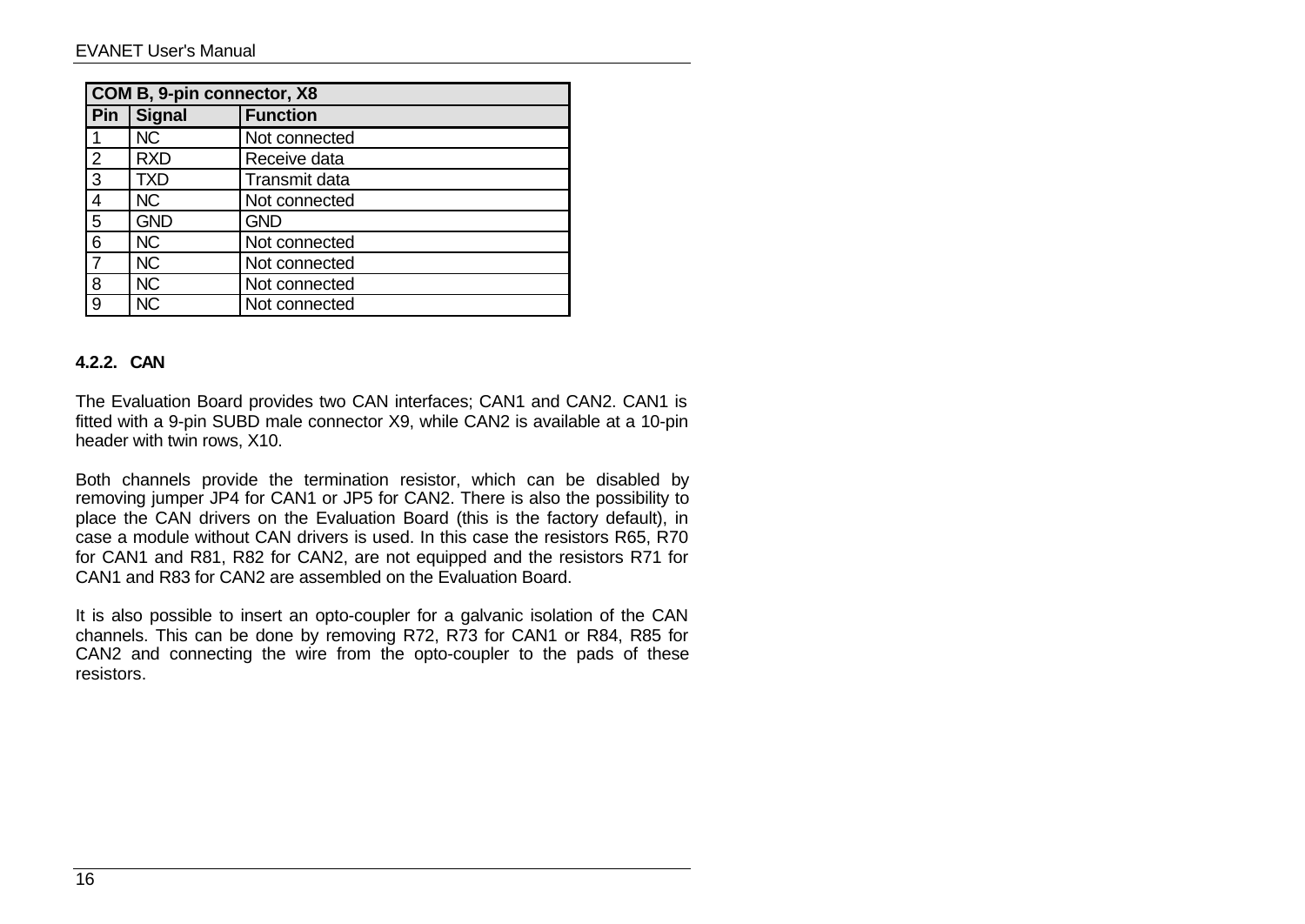|                         | CAN 1, 9-pin connector, X9 |                 |  |  |  |  |
|-------------------------|----------------------------|-----------------|--|--|--|--|
| Pin                     | <b>Signal</b>              | <b>Function</b> |  |  |  |  |
| 1                       | <b>NC</b>                  | Not connected   |  |  |  |  |
| $\overline{2}$          | CAN_L1                     | CAN low         |  |  |  |  |
| 3                       | <b>GND</b>                 | <b>GND</b>      |  |  |  |  |
| $\overline{\mathbf{4}}$ | <b>NC</b>                  | Not connected   |  |  |  |  |
| $\overline{5}$          | <b>NC</b>                  | Not connected   |  |  |  |  |
| 6                       | <b>GND</b>                 | <b>GND</b>      |  |  |  |  |
| $\overline{7}$          | CAN H1                     | CAN high        |  |  |  |  |
| 8                       | <b>NC</b>                  | Not connected   |  |  |  |  |
| 9                       | <b>NC</b>                  | Not connected   |  |  |  |  |

|                | CAN 2, 10 pin connector, X10     |               |  |  |  |
|----------------|----------------------------------|---------------|--|--|--|
| Pin            | <b>Function</b><br><b>Signal</b> |               |  |  |  |
| 1              | <b>NC</b>                        | Not connected |  |  |  |
| 3              | CAN_L <sub>2</sub>               | CAN low       |  |  |  |
| 5              | <b>GND</b>                       | <b>GND</b>    |  |  |  |
| $\overline{7}$ | <b>NC</b>                        | Not connected |  |  |  |
| 9              | NC.                              | Not connected |  |  |  |
| $\overline{2}$ | <b>GND</b>                       | <b>GND</b>    |  |  |  |
| 4              | CAN_H <sub>2</sub>               | CAN high      |  |  |  |
| 6              | NC                               | Not connected |  |  |  |
| 8              | <b>NC</b>                        | Not connected |  |  |  |
| 10             | <b>NC</b>                        | Not connected |  |  |  |

#### **4.2.3. Ethernet**

The Ethernet connection is realized by a standard 8-pin RJ45 module jack, X11. For additional information about the data flow, there are two LEDs.

LED LE2 shows the Link/Activity and LED LE3 is active for a 100Mbit connection.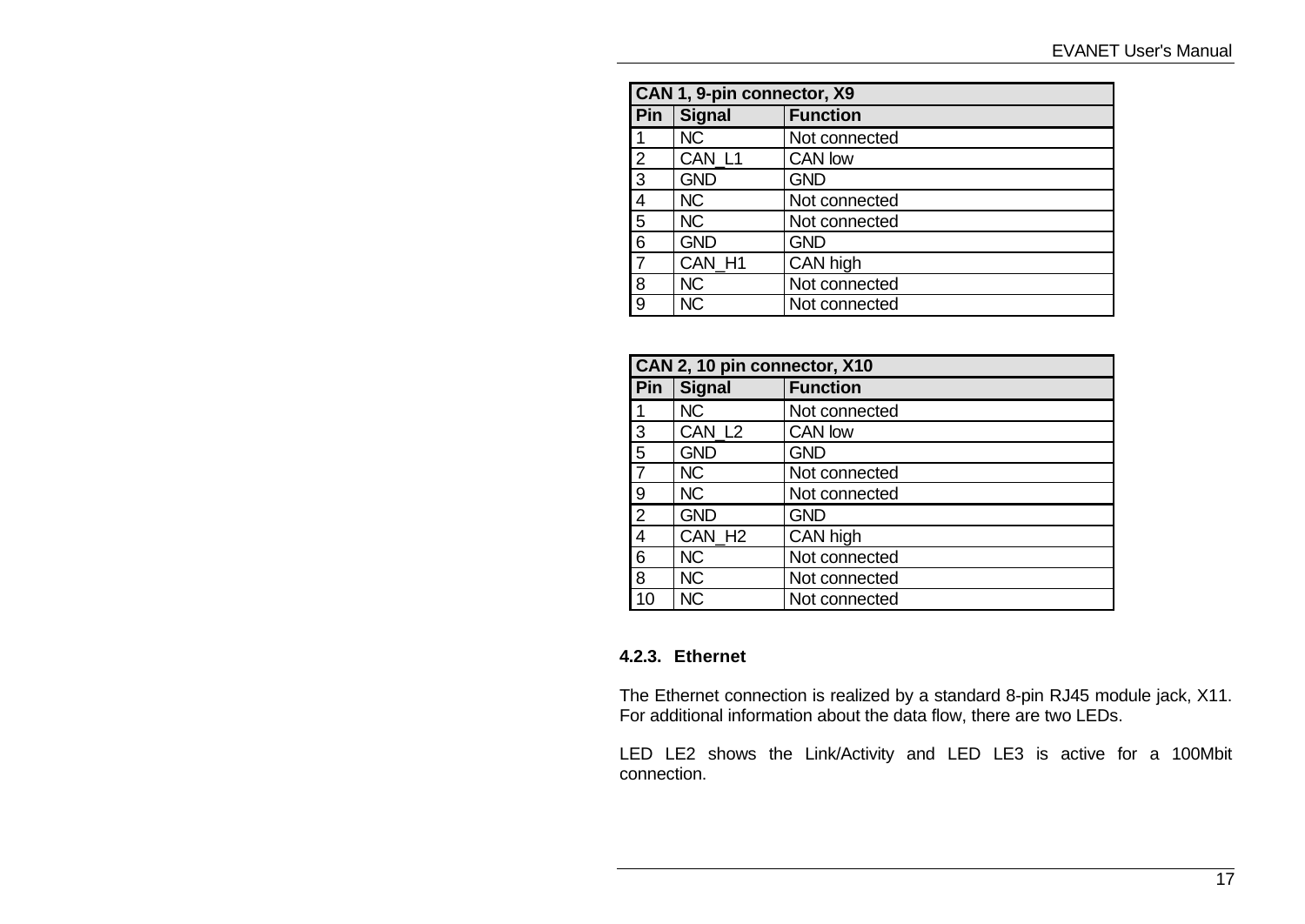#### **4.2.4. USB**

The Evaluation Board is prepared for future versions of the module which support a USB port. The Evaluation Board provides the possibility either to use the USB channel as a host or as a device. This functionality is chosen by the jumpers J13 and J14.

**Configuration Jumper J13, J14**

| <b>Configuration Jumper J13, J14</b> |                                       |                         |  |  |  |  |
|--------------------------------------|---------------------------------------|-------------------------|--|--|--|--|
| <b>Connected Pins</b>                | <b>Function</b>                       | <b>Used connector</b>   |  |  |  |  |
| $1 - 2$                              | NET+ARM is USB host   USB type A, X12 |                         |  |  |  |  |
| $2 - 3$                              | NET+ARM<br>is<br>device               | $USB$ USB type B, $X13$ |  |  |  |  |

## **4.3. Power Supply**

The Evaluation Board expects a stabilized 5 VDC  $#0.25V$ ) voltage at the X1 power connector.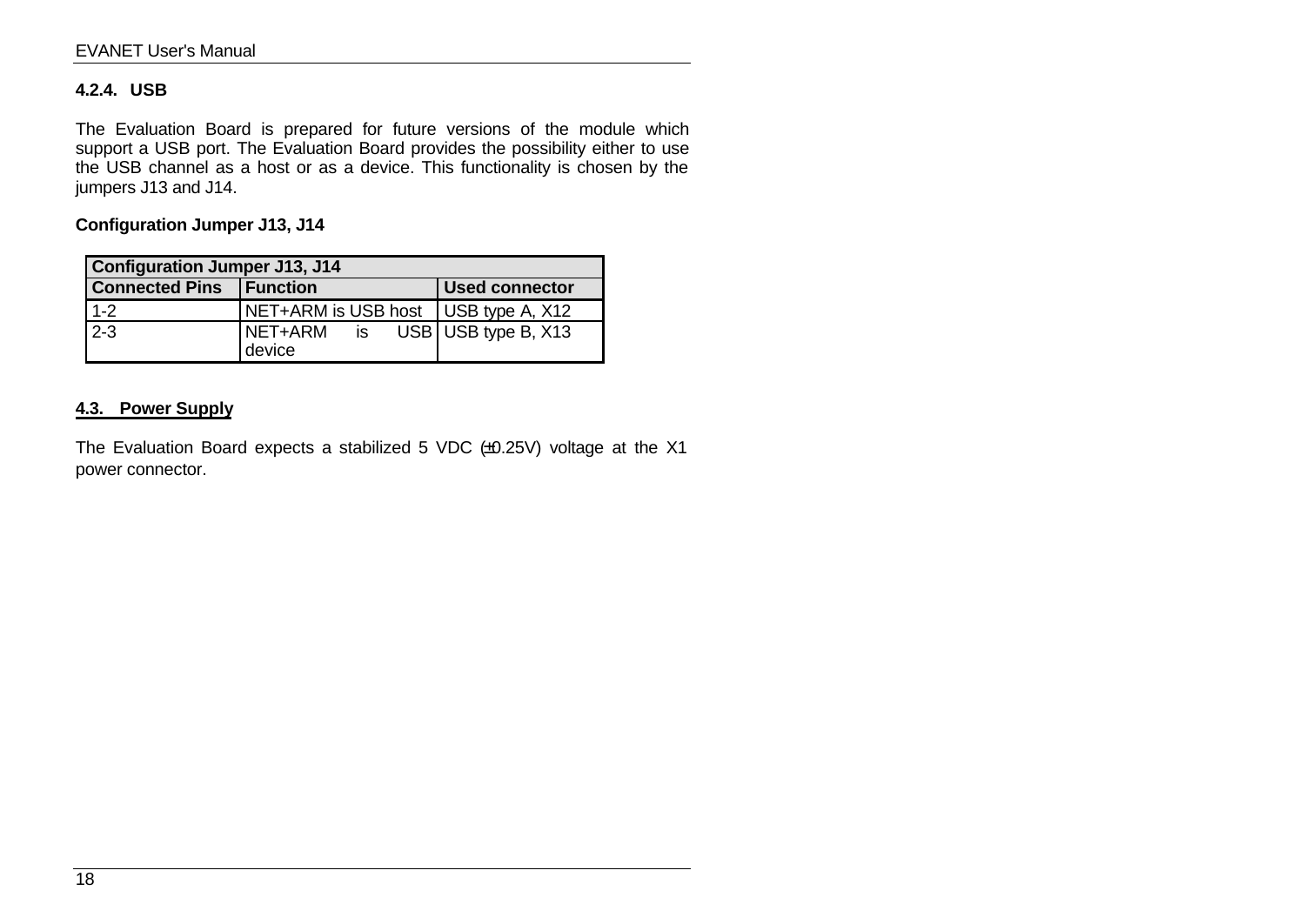#### **4.4. Battery Back-up**

A Lithium battery (3V) is also included on the Evaluation Board when shipped. It supplies both, low-powered SRAMs and the RTC on the module. According to the position of jumper J1 the battery can be connected or disconnected.

| <b>Configuration Jumper J1</b> |                             |  |  |  |
|--------------------------------|-----------------------------|--|--|--|
| <b>Connected Pins Function</b> |                             |  |  |  |
| $1 - 2$                        | <b>Battery connected</b>    |  |  |  |
| $2 - 3$                        | <b>Battery disconnected</b> |  |  |  |

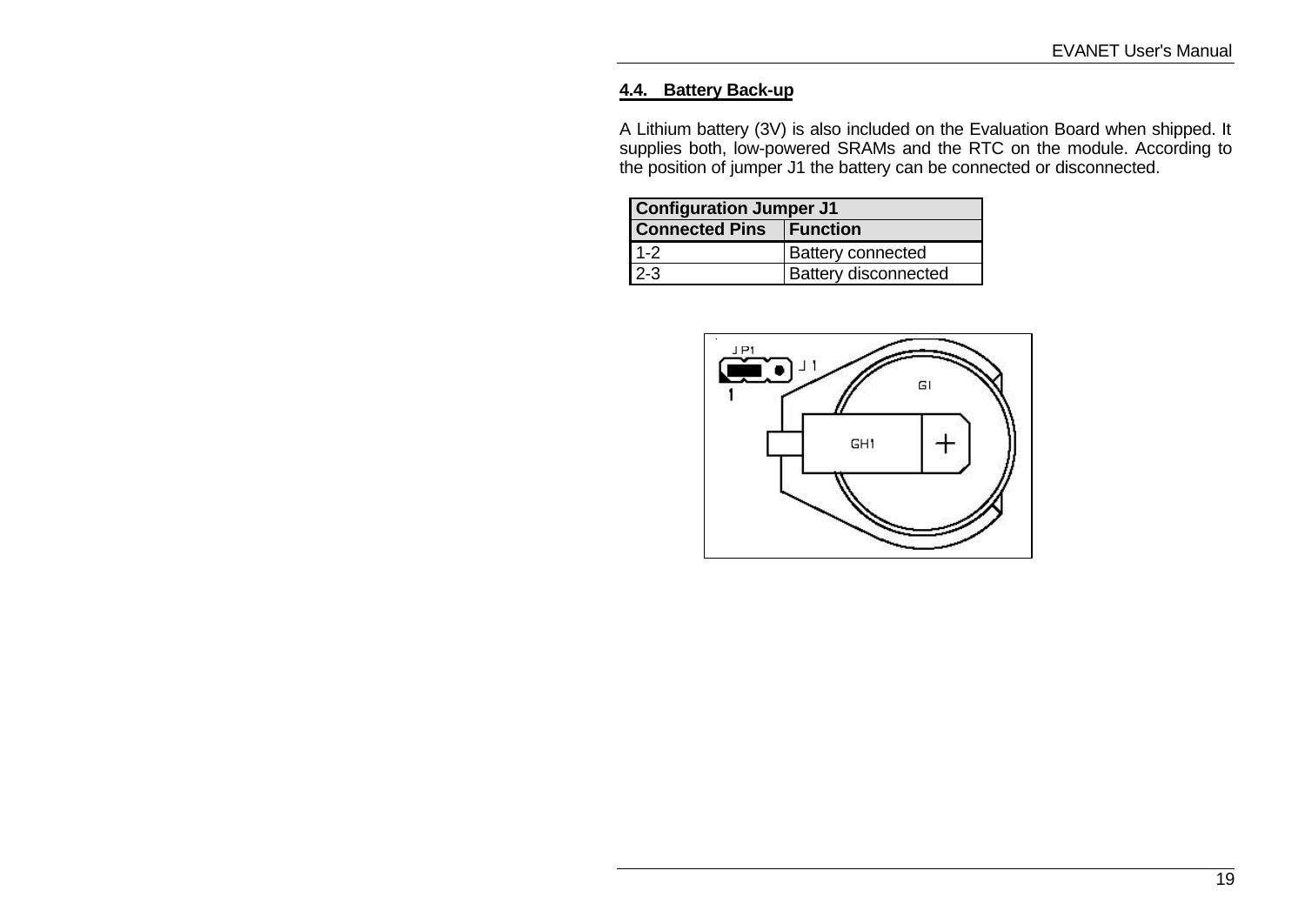#### **4.5. System Configuration**

With the DIP switch S1 some configurations for the NET+ARM CPU can be made. The ON position generates a low-level at the CPU pin.

|                | <b>Configuration DIP switch S1</b>            |  |  |  |  |
|----------------|-----------------------------------------------|--|--|--|--|
| <b>Switch</b>  | <b>Function when ON</b>                       |  |  |  |  |
|                | CFG4 written to system status register bit4   |  |  |  |  |
| $\overline{2}$ | CFG5 written to system status register bit5   |  |  |  |  |
| 3              | CFG6 written to system status register bit6   |  |  |  |  |
|                | CFG7 written to system status register bit7   |  |  |  |  |
| 5              | CFG8 written to system status register bit8   |  |  |  |  |
| 6              | CFG9 written to system status register bit9   |  |  |  |  |
|                | CFG10 written to system status register bit10 |  |  |  |  |
| 8              | <b>Little Endian</b>                          |  |  |  |  |

With the jumper J2 the Flash memory on the module can be disabled. This is needed to enter the debugger, if the Flash memory is empty, for example. If the jumper J2 is open, the Flash memory is enabled.

| <b>Configuration Jumper J2</b>        |  |  |  |  |  |
|---------------------------------------|--|--|--|--|--|
| <b>Connected Pins Function</b>        |  |  |  |  |  |
| $1-2$<br><b>Flash memory disabled</b> |  |  |  |  |  |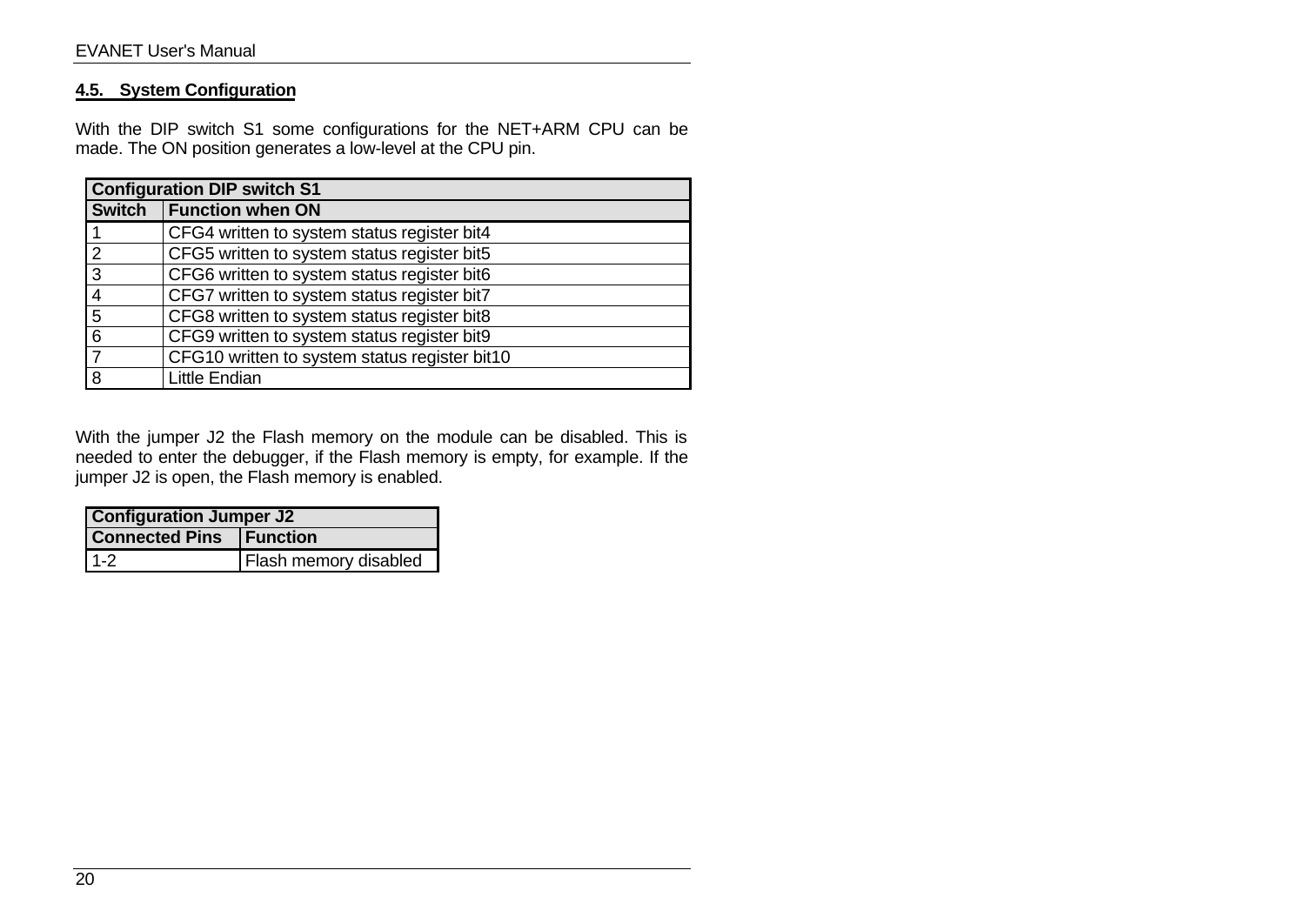

#### **4.6. User Area**

The Evaluation Board provides two expansion headers, 2x32 pins each (X16 and X17), with system and peripheral signals, a wire-wrap field, four LEDs, four push buttons, one potentiometer, one buzzer and a pulse generator; all of which can be freely used by the user.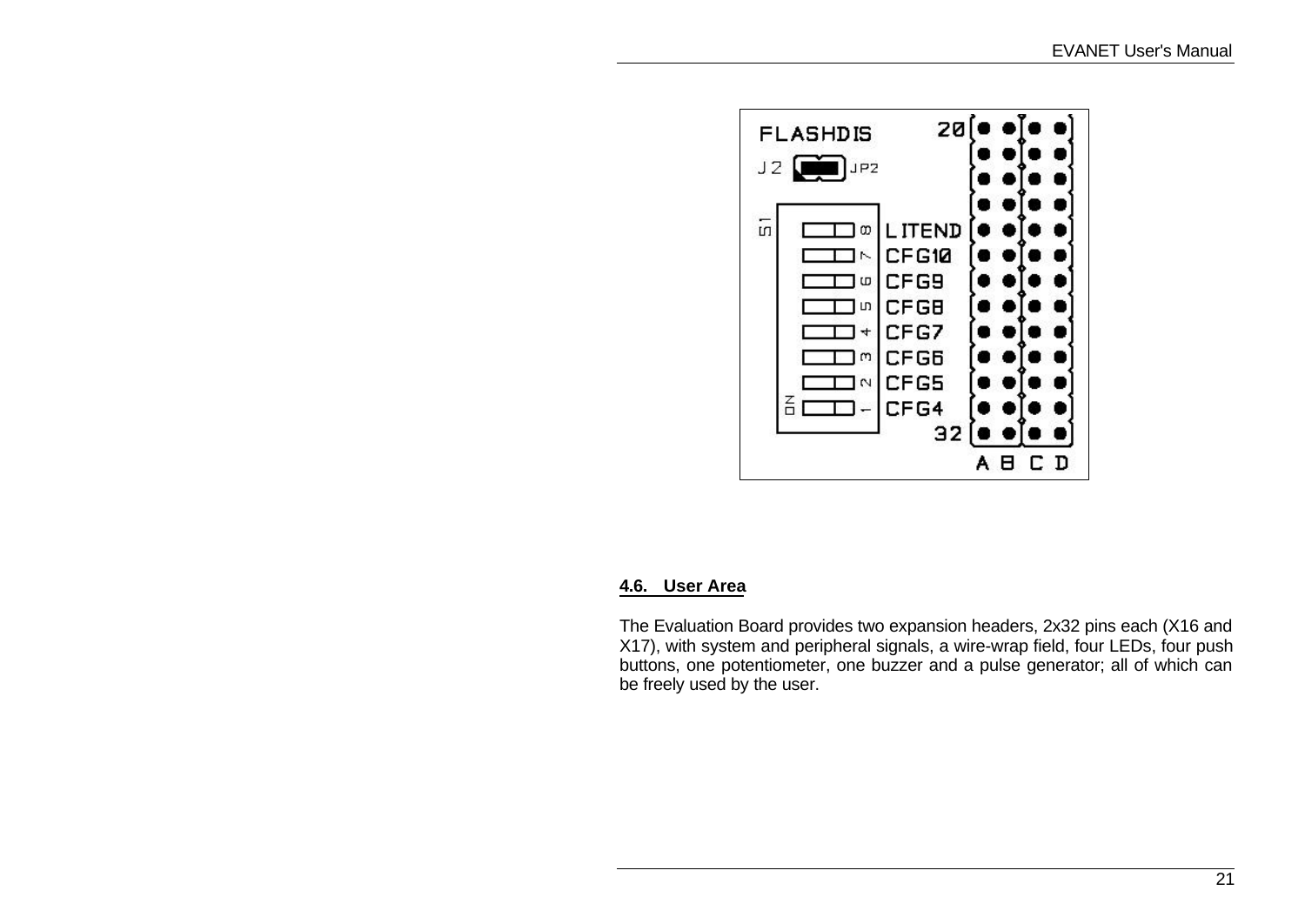|                  | Expansion connector X17(AB), X16(CD) |                    |                     |                     |  |  |  |
|------------------|--------------------------------------|--------------------|---------------------|---------------------|--|--|--|
| Pin              | <b>Row A</b>                         | <b>Row B</b>       | <b>Row C</b>        | <b>Row D</b>        |  |  |  |
| 1                | Address A0                           | Address A1         | Port A0             | Port A1             |  |  |  |
| $\overline{2}$   | Address A2                           | Address A3         | Port A2             | Port A3             |  |  |  |
| 3                | Address A4                           | Address A5         | Port A4             | Port A5             |  |  |  |
| $\overline{4}$   | Address A6                           | Address A7         | Port A6             | Port A7             |  |  |  |
| $\overline{5}$   | Address A8                           | Address A9         | Port B0             | Port B1             |  |  |  |
| $6\phantom{1}6$  | Address A10                          | <b>Address A11</b> | Port B <sub>2</sub> | Port B <sub>3</sub> |  |  |  |
| 7                | Address A12                          | Address A13        | Port B4             | Port B5             |  |  |  |
| 8                | Address A14                          | Address A15        | Port B6             | Port B7             |  |  |  |
| $\boldsymbol{9}$ | Address A16                          | Address A17        | Port C0             | Port C1             |  |  |  |
| 10               | Address A18                          | Address A19        | Port C <sub>2</sub> | Port C <sub>3</sub> |  |  |  |
| 11               | RSTIN#                               | <b>PWRGOOD</b>     | Port C4             | Port C <sub>5</sub> |  |  |  |
| 12               | WE#                                  | OE#                | Port C6             | Port C7             |  |  |  |
| 13               | R/W#                                 | TS#                | PACK#               | PEN#                |  |  |  |
| 14               | <b>BCLK</b>                          | TA#                | PINT <sub>1#</sub>  | PINT <sub>2#</sub>  |  |  |  |
| 15               | <b>CS3#</b>                          | TEA#               | PDATA0              | PA <sub>0</sub>     |  |  |  |
| 16               | <b>CS4#</b>                          | BG#                | PDATA1              | PA <sub>1</sub>     |  |  |  |
| 17               | <b>BE2#</b>                          | BR#                | PDATA2              | PA <sub>2</sub>     |  |  |  |
| 18               | <b>BE3#</b>                          | BUSY#              | PDATA3              | PA <sub>3</sub>     |  |  |  |
| 19               | CS <sub>2#</sub>                     |                    | PDATA4              | PA4                 |  |  |  |
| 20               | Data D16                             | Data D17           | PDATA5              | PA <sub>5</sub>     |  |  |  |
| 21               | Data D18                             | Data D19           | PDATA6              | PA <sub>6</sub>     |  |  |  |
| 22               | Data D20                             | Data D21           | PDATA7              | PA7                 |  |  |  |
| 23               | Data D22                             | Data D23           | PDATA8              | PA <sub>8</sub>     |  |  |  |
| 24               | Data D24                             | Data D25           | PDATA9              | PA <sub>9</sub>     |  |  |  |
| 25               | Data D <sub>26</sub>                 | Data D27           | PDATA10             | <b>PA10</b>         |  |  |  |
| 26               | Data D28                             | Data D29           | PDATA11             | <b>PA11</b>         |  |  |  |
| 27               | Data D30                             | Data D31           | PDATA12             | <b>PA12</b>         |  |  |  |
| 28               |                                      |                    | PDATA13             | <b>PA13</b>         |  |  |  |
| 29               |                                      |                    | PDATA14             | <b>PA14</b>         |  |  |  |
| 30               | $+3,3V$                              | $+3,3V$            | PDATA15             | <b>PA15</b>         |  |  |  |
| 31               | <b>GND</b>                           | <b>GND</b>         | PCS#                | <b>PA16</b>         |  |  |  |
| 32               | $+5V$                                | $+5V$              | PRW#                | PBRW#               |  |  |  |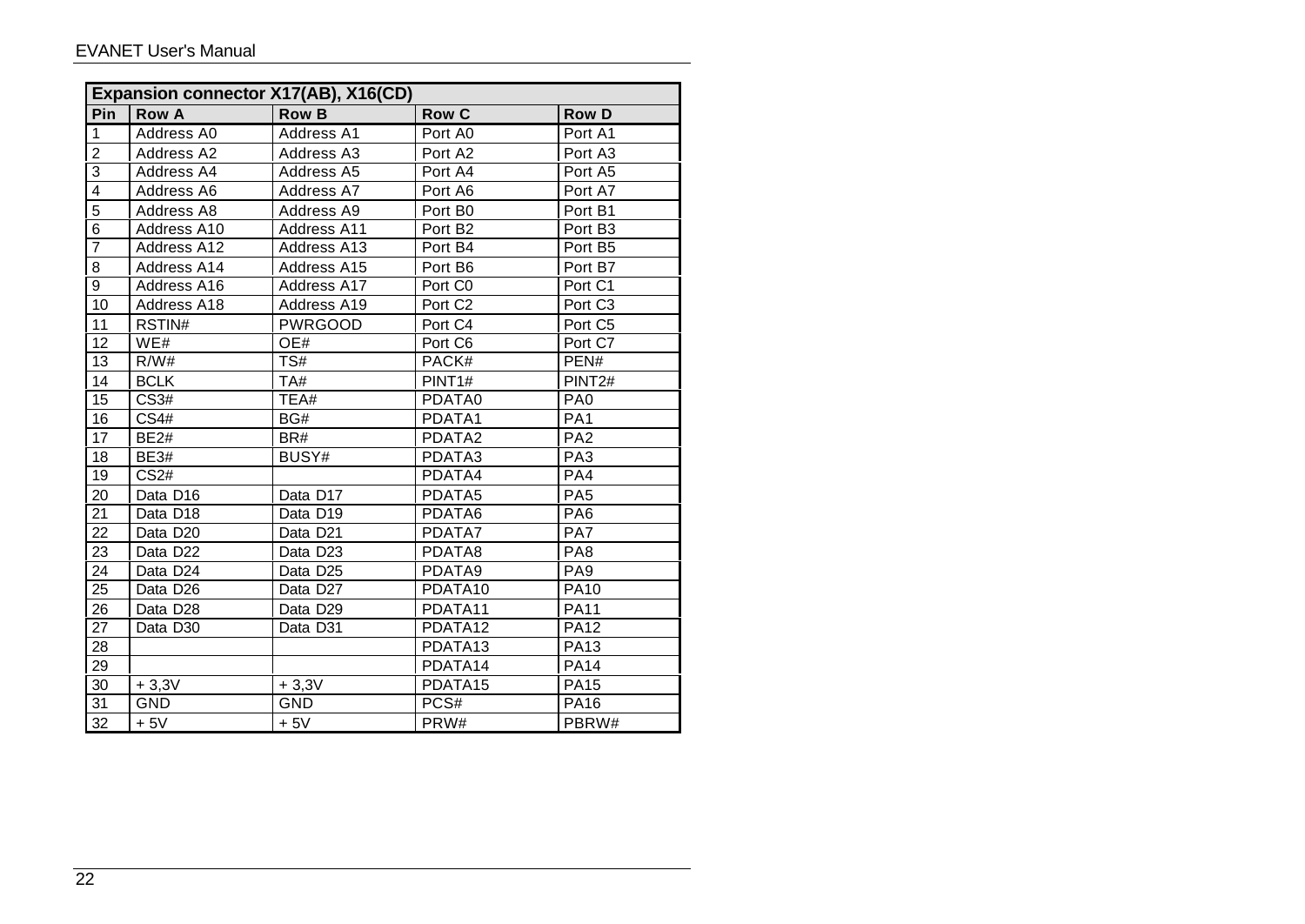| Generating Chip Select signals for the push buttons and LEDs |                |               |  |  |  |
|--------------------------------------------------------------|----------------|---------------|--|--|--|
| Signal                                                       | CETAST# active | CELED# active |  |  |  |
| A11                                                          |                |               |  |  |  |
| A12                                                          |                |               |  |  |  |
| CS3#                                                         |                |               |  |  |  |
| $\overline{DEH}$                                             |                | ⋎             |  |  |  |

With the jumper J18 either the output signal of the pulse generator U3 or the interrupt request signal of the CompactFlash card can be connected to the interrupt input port PORTC3 of the NET+ARM. If both signals are needed, one of them can be connected to a free port at the header X16 (CD) with a cable. With the potentiometer P1, the frequency of the square wave output signal of the pulse generator output can be varied between 1300Hz and 14kHz.

| <b>Configuration Jumper J18</b>           |                                     |  |  |  |
|-------------------------------------------|-------------------------------------|--|--|--|
| Connected Pins   Function                 |                                     |  |  |  |
| $1 - 2$                                   | Interrupt Request from CompactFlash |  |  |  |
| $2-3$<br>Output signal of pulse generator |                                     |  |  |  |

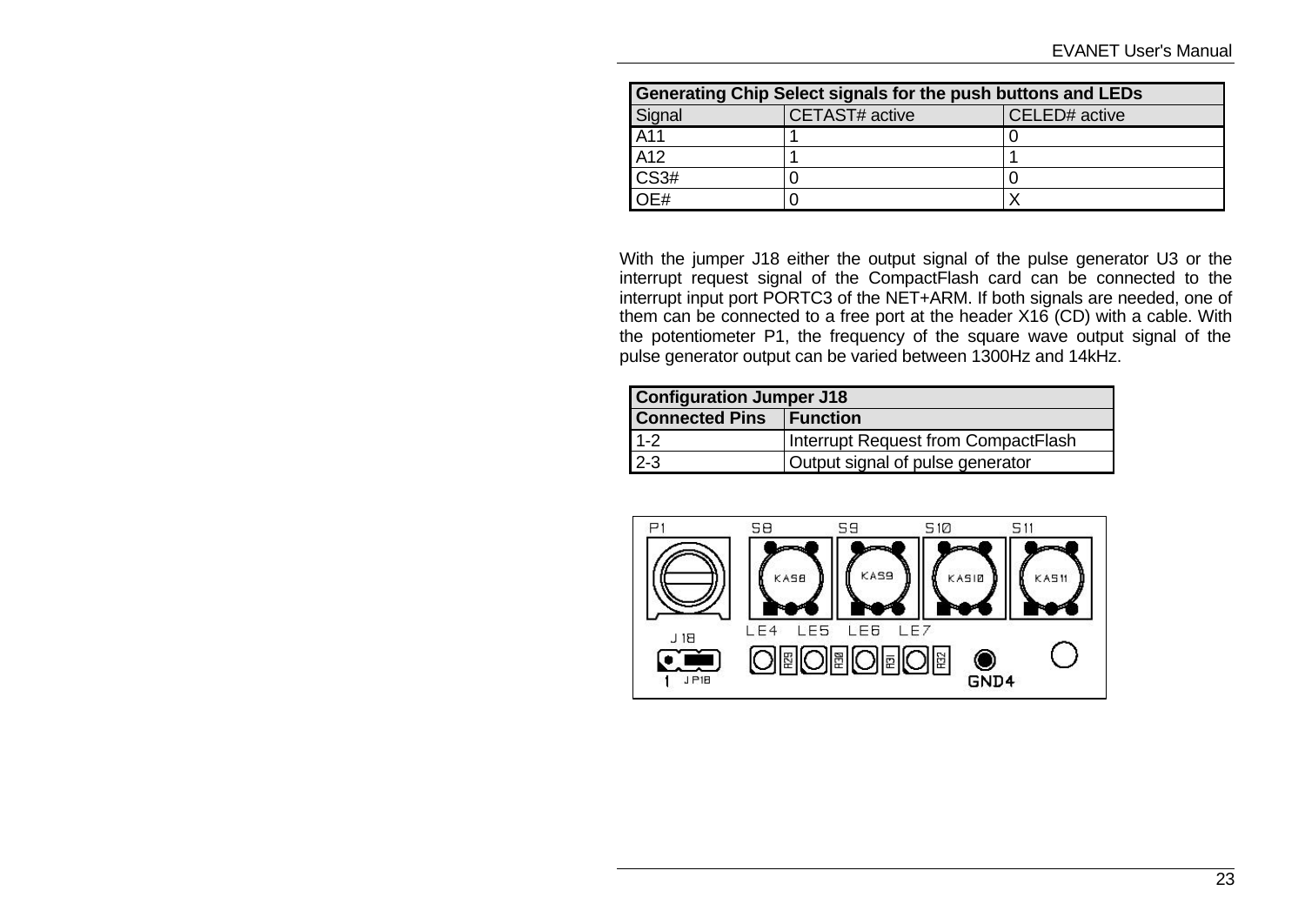#### EVANET User's Manual

The four push buttons are not connected directly to port pins of the NET+ARM, but can be accessed by reading an 8-bit value from the address selected with CETAST#.

The 8-bit value has the following meaning:

| <b>Bit7</b> | Bit <sub>6</sub> | Bit <sub>5</sub> | Bit4         | Bit <sub>3</sub> | Bit2       | Bit1           | <b>Bit0</b> |
|-------------|------------------|------------------|--------------|------------------|------------|----------------|-------------|
|             |                  | CD2#             | $C\Gamma$ 1# | IS11             | <b>S10</b> | S <sub>9</sub> |             |

CD1# and CD2# are the card detect signals of the CompactFlash card.

The four LEDs are not connected directly to port pins of the NET+ARM, but can be accessed by writing an 8-bit value to the address selected with CELED#.

The 8-bit value has the following meaning:

| <b>Bit7</b> | Bit <sub>6</sub> | Bit <sub>5</sub> | Bit4      | Bit3 | Bit2 | Bit1 | Bit <sub>0</sub> |
|-------------|------------------|------------------|-----------|------|------|------|------------------|
| <b>NC</b>   | <b>NC</b>        | <b>NC</b>        | <b>NC</b> | ►    | LE6  | ∟Է5  | ┕△               |

Like the debug LED, the buzzer H1 is also connected to PORTA4. The buzzer can be disconnected by removing the jumper JP6.

| <b>Configuration Jumper J6</b> |                  |  |
|--------------------------------|------------------|--|
| <b>Connected Pins Function</b> |                  |  |
| $11-2$                         | Buzzer connected |  |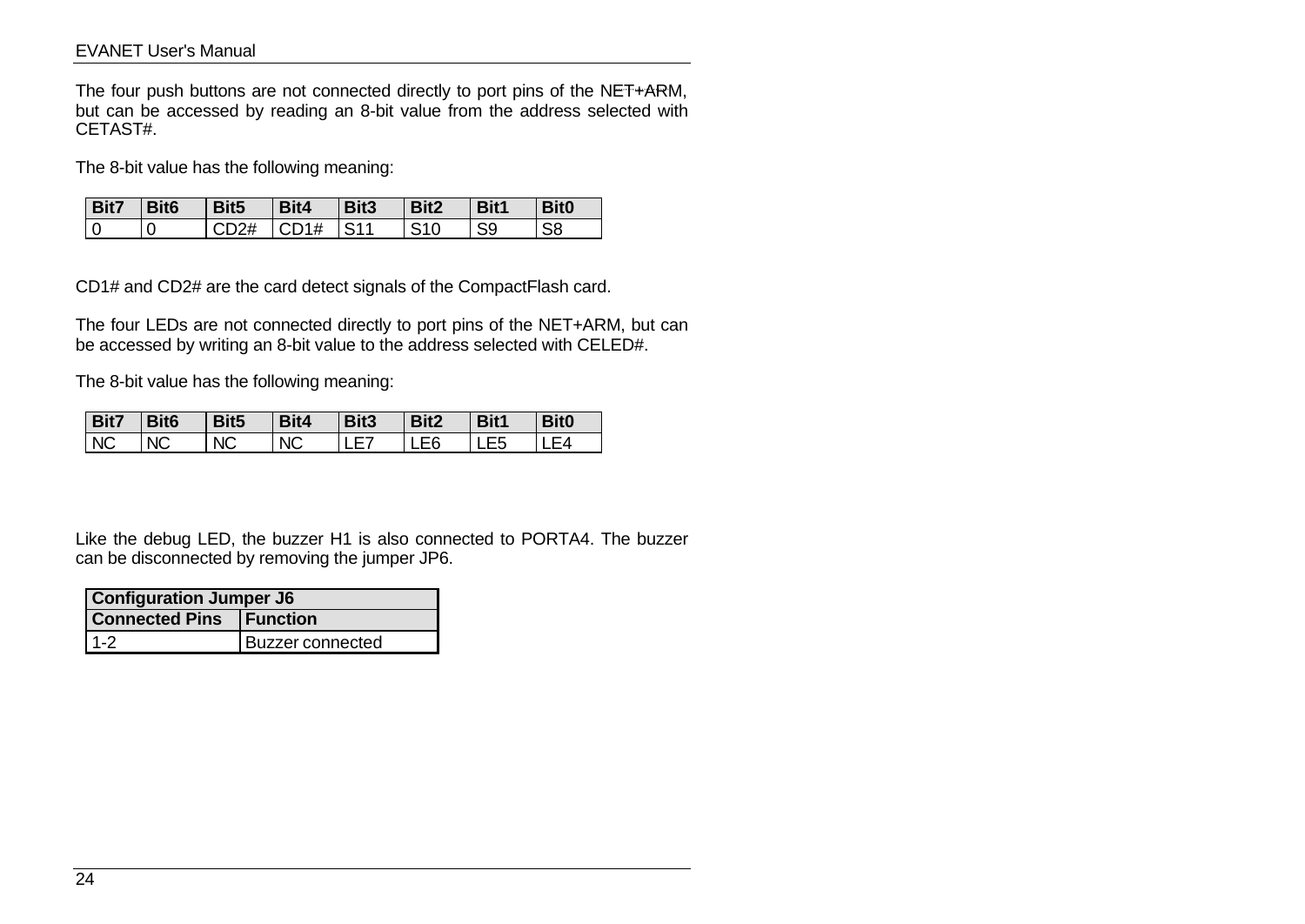## **4.7. CompactFlash**

The Evaluation Board is equipped with a CFA Type 2 connector, X14, which is on the underside of the board.

The card can only be accessed as a Master in True IDE mode.

| Generating Chip Select signals CEIDE1# and CEIDE2# |                       |                       |  |
|----------------------------------------------------|-----------------------|-----------------------|--|
| Signal                                             | <b>CEIDE1# active</b> | <b>CEIDE2# active</b> |  |
| A11                                                |                       |                       |  |
| A <sub>12</sub>                                    |                       |                       |  |
| CS3#                                               |                       |                       |  |
|                                                    |                       |                       |  |

The card detect signals CD1# and CD2# can be read with the CETAST# chip select at Bit5 and Bit4 (see chapter 4.6).

When both bits are set to zero, the card is inserted.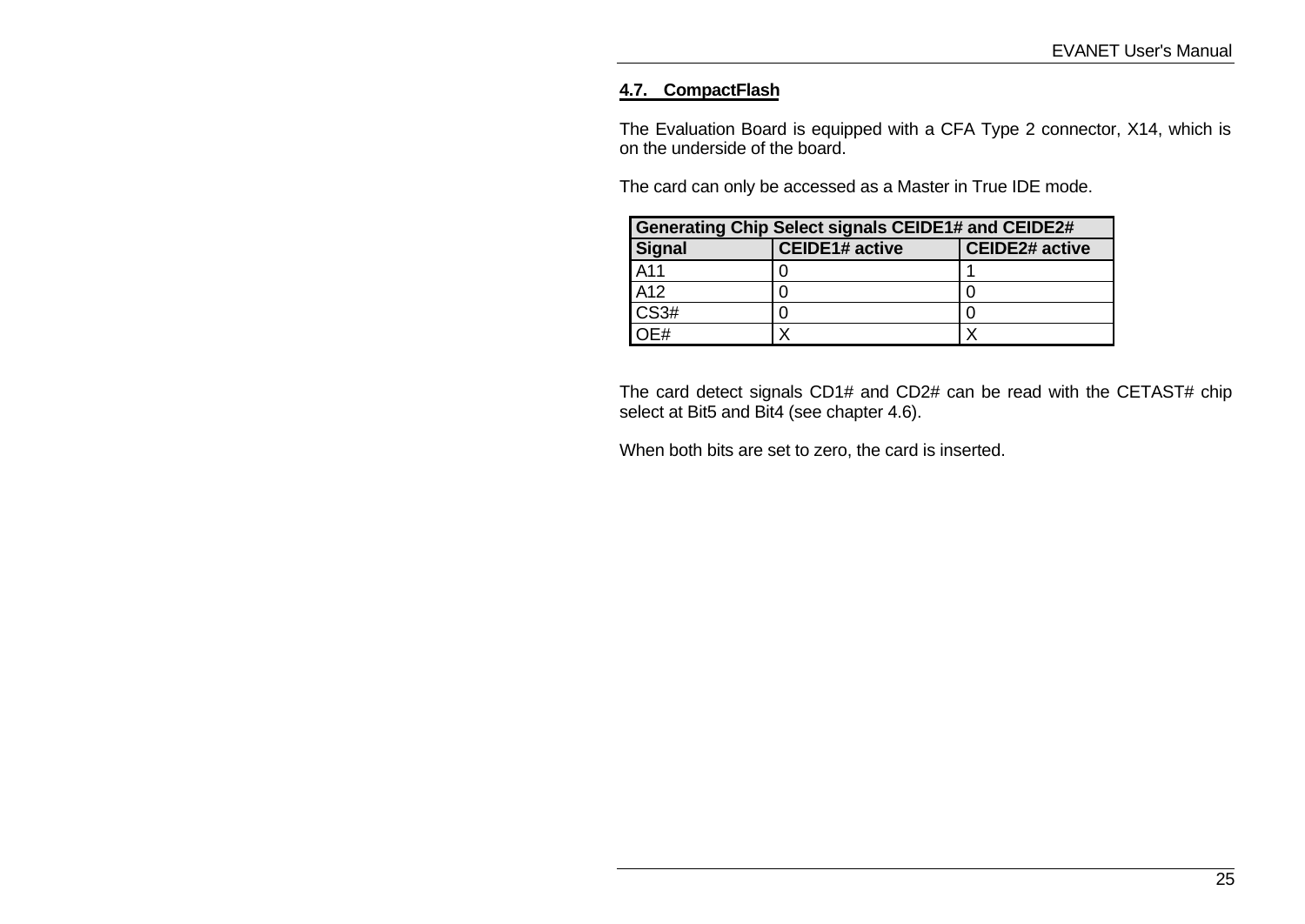# **4.7.5. CompactFlash, 50-pin connector X14**

| Pin             | <b>Signal</b><br>name<br><b>True IDE mode</b> | <b>Description</b>                                                                      |
|-----------------|-----------------------------------------------|-----------------------------------------------------------------------------------------|
| $\mathbf{1}$    | <b>GND</b>                                    | <b>GND</b>                                                                              |
| $\overline{2}$  | $\overline{D3}$                               | Data D19                                                                                |
| $\overline{3}$  | D <sub>4</sub>                                | Data D <sub>20</sub>                                                                    |
| 4               | D <sub>5</sub>                                | Data D <sub>21</sub>                                                                    |
| $\overline{5}$  | D <sub>6</sub>                                | Data D <sub>22</sub>                                                                    |
| 6               | $\overline{D7}$                               | Data D23                                                                                |
| $\overline{7}$  | $\overline{CEIDE}$ 1#                         | Card select signal 1<br>access to task file registers                                   |
| 8               | $\overline{A10}$                              | not used at True IDE mode                                                               |
| 9               | ATASEL#                                       | low to select True IDE mode                                                             |
| 10              | A <sub>9</sub>                                | not used at True IDE mode                                                               |
| 11              | A <sub>8</sub>                                | not used at True IDE mode                                                               |
| 12              | A7                                            | not used at True IDE mode                                                               |
| 13              | <b>VCC</b>                                    | $+3.3V$                                                                                 |
| 14              | A <sub>6</sub>                                | not used at True IDE mode                                                               |
| 15              | A <sub>5</sub>                                | not used at True IDE mode                                                               |
| 16              | A4                                            | not used at True IDE mode                                                               |
| 17              | A <sub>3</sub>                                | not used at True IDE mode                                                               |
| $\overline{18}$ | $\overline{A2}$                               | Address A3                                                                              |
| 19              | A <sub>1</sub>                                | Address <sub>A2</sub>                                                                   |
| 20              | A <sub>0</sub>                                | Address A1                                                                              |
| $\overline{21}$ | D <sub>0</sub>                                | Data D16                                                                                |
| $\overline{22}$ | D <sub>1</sub>                                | Data D17                                                                                |
| 23              | $\overline{D2}$                               | Data D <sub>18</sub>                                                                    |
| 24              | <b>IOIS16#</b>                                | not connected                                                                           |
| $\overline{25}$ | CD2#                                          | Card detect 2: high, if no card available                                               |
| 26              | CD1#                                          | Card detect 1: high, if no card available                                               |
| $\overline{27}$ | $\overline{D11}$                              | Data D27                                                                                |
| 28              | D12                                           | Data D <sub>28</sub>                                                                    |
| 29              | $\overline{D13}$                              | Data D29                                                                                |
| 30              | $\overline{D14}$                              | Data D30                                                                                |
| 31              | D <sub>15</sub>                               | Data D31                                                                                |
| $\overline{32}$ | CEIDE2#                                       | Card select signal 2<br>access to alternate status register and device control register |
| 33              | VS1#                                          | connected to $+3.\overline{3V}$                                                         |
| 34              | IORD#                                         | to read data in I/O task file area                                                      |
| 35              | IOWR#                                         | to write data in I/O task file area                                                     |
| 36              | WE#                                           | not used at True IDE mode                                                               |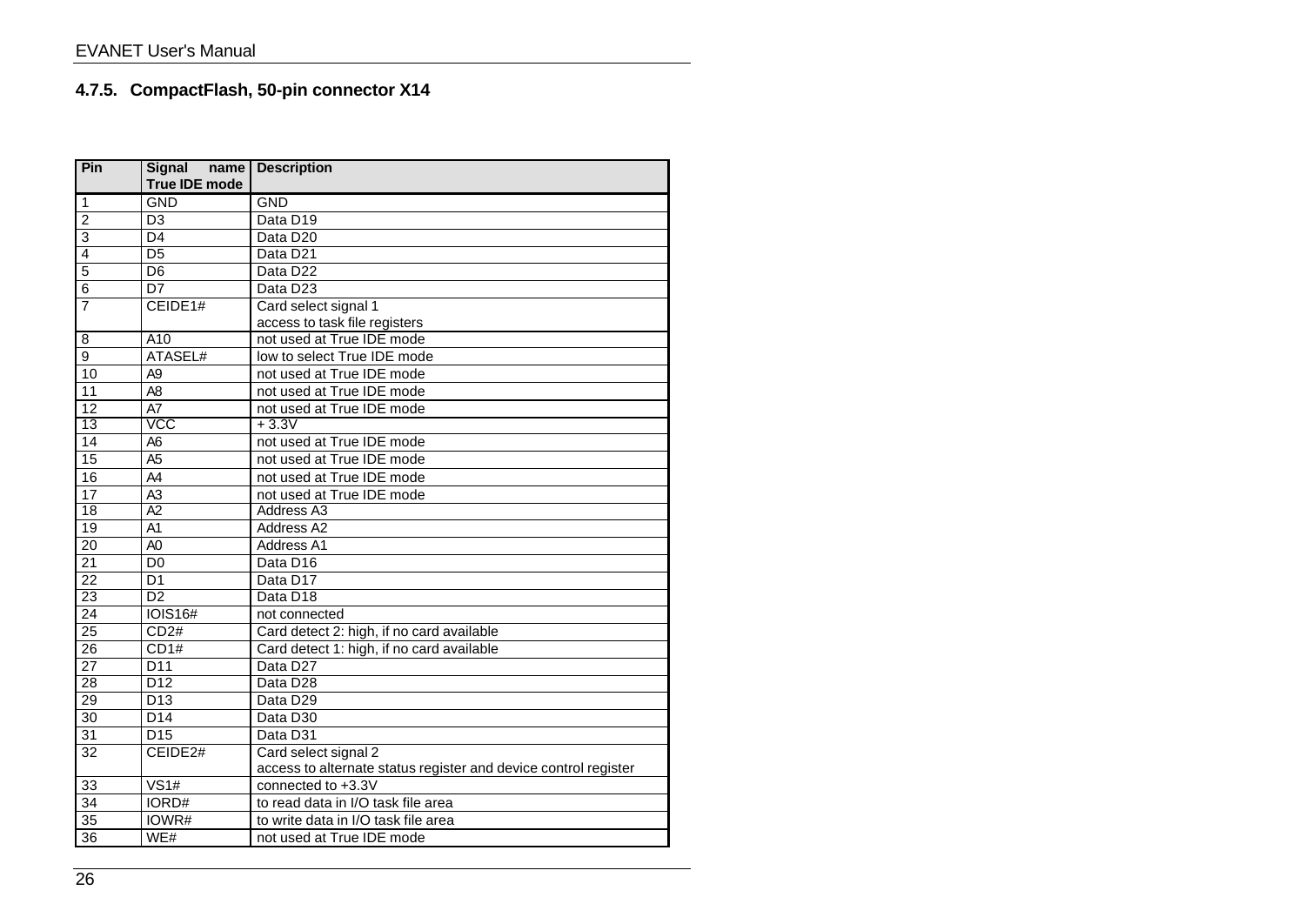| Pin | <b>Signal</b><br>name<br><b>True IDE mode</b> | <b>Description</b>                          |
|-----|-----------------------------------------------|---------------------------------------------|
| 37  | <b>INTRQ</b>                                  | Interrupt request to the host (active high) |
| 38  | <b>VCC</b>                                    | $+3.3V$                                     |
| 39  | CSEL#                                         | low to select Master                        |
| 40  | VS <sub>2#</sub>                              | connected to $+3.3V$                        |
| 41  | RESET#                                        | active low Reset signal                     |
| 42  | <b>IORDY</b>                                  | connected to $+3.3V$                        |
| 43  | <b>INPACK#</b>                                | not connected                               |
| 44  | REG#                                          | connected to +3.3V                          |
| 45  | DASP#                                         | not connected                               |
| 46  | PDIAG#                                        | not connected                               |
| 47  | D <sub>8</sub>                                | Data D <sub>24</sub>                        |
| 48  | D <sub>9</sub>                                | Data D <sub>25</sub>                        |
| 49  | D <sub>10</sub>                               | Data D <sub>26</sub>                        |
| 50  | <b>GND</b>                                    | <b>GND</b>                                  |